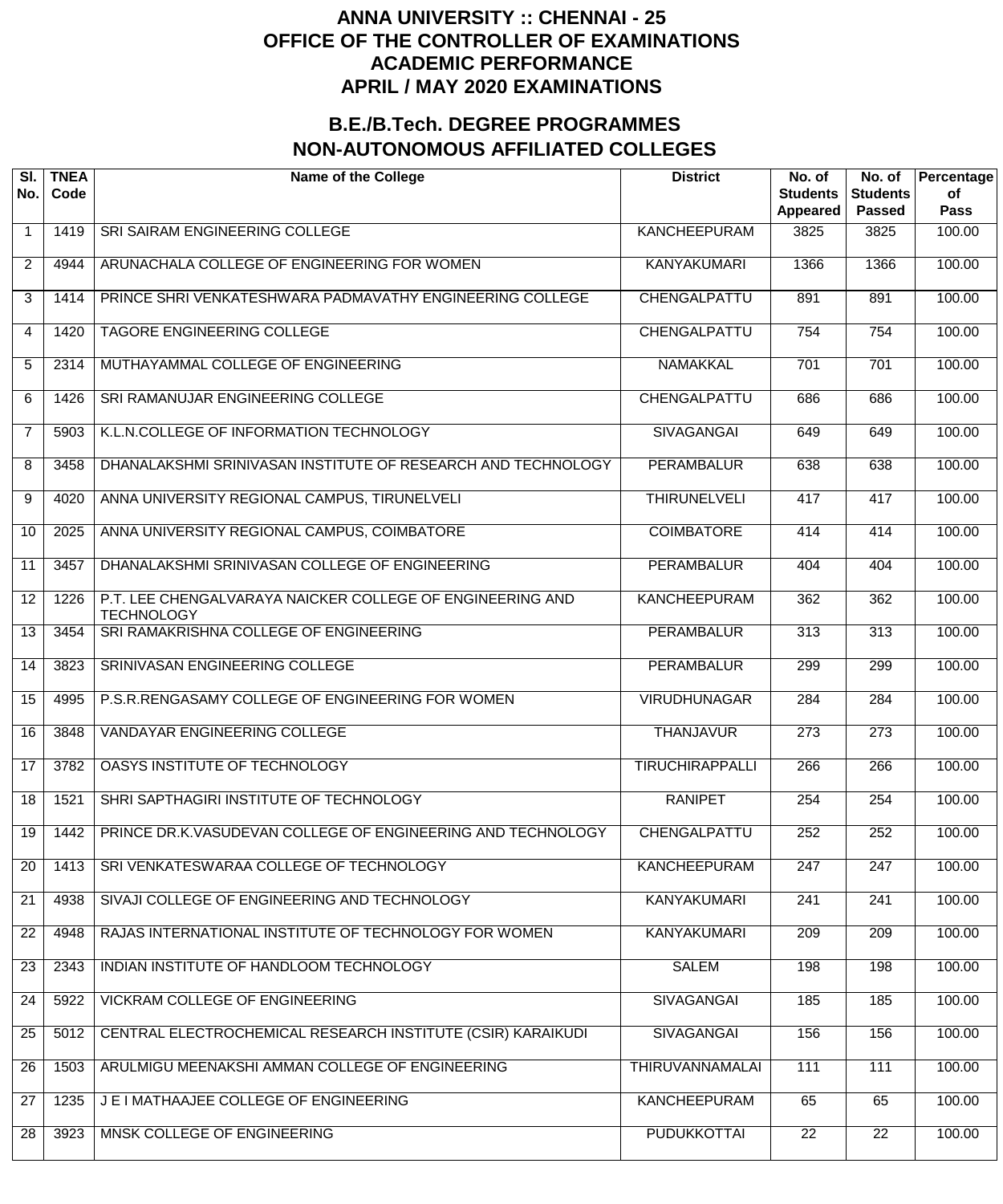| SI.<br>No. | <b>TNEA</b><br>Code | <b>Name of the College</b>                        | <b>District</b>        | No. of<br><b>Students</b><br>Appeared | No. of<br><b>Students</b><br><b>Passed</b> | Percentage<br>of<br><b>Pass</b> |
|------------|---------------------|---------------------------------------------------|------------------------|---------------------------------------|--------------------------------------------|---------------------------------|
| 29         | 1102                | BHAJARANG ENGINEERING COLLEGE                     | <b>THIRUVALLUR</b>     | 13                                    | $\overline{13}$                            | 100.00                          |
| 30         | 4686                | GOOD SHEPHERD COLLEGE OF ENGINEERING & TECHNOLOGY | <b>KANYAKUMARI</b>     | 10 <sup>°</sup>                       | $\overline{10}$                            | 100.00                          |
| 31         | 3830                | K. RAMAKRISHNAN COLLEGE OF ENGINEERING            | <b>TIRUCHIRAPPALLI</b> | 2238                                  | 2237                                       | 99.96                           |
| 32         | 1149                | ST.JOSEPH'S INSTITUTE OF TECHNOLOGY               | CHENGALPATTU           | 2456                                  | 2454                                       | 99.92                           |
| 33         | 3819                | SARANATHAN COLLEGE OF ENGINEERING                 | <b>TIRUCHIRAPPALLI</b> | 2557                                  | 2554                                       | 99.88                           |
| 34         | 1225                | LOYOLA INSTITUTE OF TECHNOLOGY                    | <b>KANCHEEPURAM</b>    | 1357                                  | 1355                                       | 99.85                           |
| 35         | 4959                | KAMARAJ COLLEGE OF ENGINEERING AND TECHNOLOGY     | <b>VIRUDHUNAGAR</b>    | 2473                                  | 2469                                       | 99.84                           |
| 36         | 2653                | KNOWLEDGE INSTITUTE OF TECHNOLOGY                 | <b>SALEM</b>           | 1909                                  | 1906                                       | 99.84                           |
| 37         | 1407                | G.K.M. COLLEGE OF ENGINEERING AND TECHNOLOGY      | CHENGALPATTU           | 639                                   | 638                                        | 99.84                           |
| 38         | 1317                | ST.JOSEPH'S COLLEGE OF ENGINEERING                | CHENGALPATTU           | 4995                                  | 4986                                       | 99.82                           |
| 39         | 1316                | AGNI COLLEGE OF TECHNOLOGY                        | CHENGALPATTU           | 1830                                  | 1826                                       | 99.78                           |
| 40         | 2622                | V.S.B. ENGINEERING COLLEGE                        | <b>KARUR</b>           | 2655                                  | 2649                                       | 99.77                           |
| 41         | 4999                | ANNAI VAILANKANNI COLLEGE OF ENGINEERING          | <b>KANYAKUMARI</b>     | 428                                   | 427                                        | 99.77                           |
| 42         | 5986                | VELAMMAL COLLEGE OF ENGINEERING AND TECHNOLOGY    | <b>MADURAI</b>         | 2013                                  | 2008                                       | 99.75                           |
| 43         | 2357                | V.S.B. COLLEGE OF ENGINEERING TECHNICAL CAMPUS    | <b>COIMBATORE</b>      | 809                                   | 807                                        | 99.75                           |
| 44         | 5010                | ANNA UNIVERSITY REGIONAL CAMPUS, MADURAI          | <b>MADURAI</b>         | 404                                   | 403                                        | 99.75                           |
| 45         | 1324                | SRI SAI RAM INSTITUTE OF TECHNOLOGY               | <b>KANCHEEPURAM</b>    | 1912                                  | 1907                                       | 99.74                           |
| 46         | 1014                | UNIVERSITY COLLEGE OF ENGINEERING, TINDIVANAM     | <b>VILLUPURAM</b>      | 753                                   | 751                                        | 99.73                           |
| 47         | 1241                | T.J.S. ENGINEERING COLLEGE                        | <b>THIRUVALLUR</b>     | 730                                   | 728                                        | 99.73                           |
| 48         | 1517                | THIRUMALAI ENGINEERING COLLEGE                    | <b>KANCHEEPURAM</b>    | 376                                   | 375                                        | 99.73                           |
| 49         | 2709                | INSTITUTE OF ROAD AND TRANSPORT TECHNOLOGY        | <b>ERODE</b>           | 1370                                  | 1366                                       | 99.71                           |
| 50         | 1424                | DHAANISH AHMED COLLEGE OF ENGINEERING             | <b>KANCHEEPURAM</b>    | 680                                   | 678                                        | 99.71                           |
| 51         | 4676                | RENGANAYAGI VARATHARAJ COLLEGE OF ENGINEERING     | <b>VIRUDHUNAGAR</b>    | 333                                   | 332                                        | 99.70                           |
| 52         | 2349                | DHAANISH AHMED INSTITUTE OF TECHNOLOGY            | <b>COIMBATORE</b>      | 330                                   | 329                                        | 99.70                           |
| 53         | 1605                | IDHAYA ENGINEERING COLLEGE FOR WOMEN              | KALLAKURICHI           | 322                                   | 321                                        | 99.69                           |
| 54         | 2765                | SRIGURU INSTITUTE OF TECHNOLOGY                   | <b>COIMBATORE</b>      | 304                                   | 303                                        | 99.67                           |
| 55         | 1303                | ANAND INSTITUTE OF HIGHER TECHNOLOGY              | CHENGALPATTU           | 892                                   | 889                                        | 99.66                           |
| 56         | 1405                | DHANALAKSHMI COLLEGE OF ENGINEERING               | <b>KANCHEEPURAM</b>    | 1132                                  | 1128                                       | 99.65                           |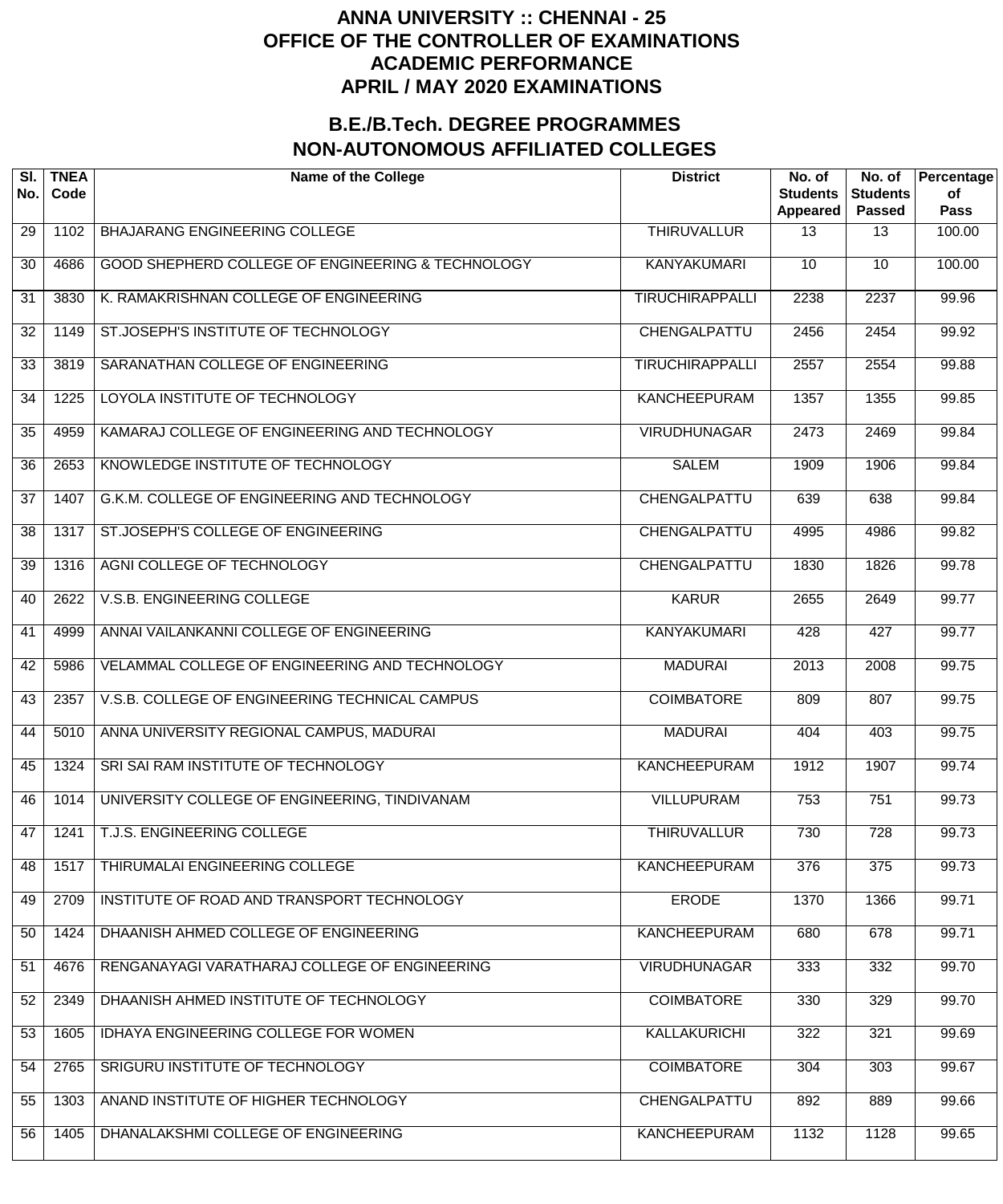| SI.<br>No.      | <b>TNEA</b><br>Code | <b>Name of the College</b>                                 | <b>District</b>        | No. of<br><b>Students</b><br>Appeared | No. of<br><b>Students</b><br><b>Passed</b> | Percentage<br>of<br><b>Pass</b> |
|-----------------|---------------------|------------------------------------------------------------|------------------------|---------------------------------------|--------------------------------------------|---------------------------------|
| 57              | 1127                | ST. PETER'S COLLEGE OF ENGINEERING AND TECHNOLOGY          | <b>THIRUVALLUR</b>     | 849                                   | 846                                        | 99.65                           |
| 58              | 1525                | PODHIGAI COLLEGE OF ENGINEERING AND TECHNOLOGY             | <b>TIRUPATTUR</b>      | $\overline{285}$                      | 284                                        | 99.65                           |
| 59              | 1311                | K.C.G. COLLEGE OF TECHNOLOGY                               | CHENGALPATTU           | 1948                                  | 1941                                       | 99.64                           |
| 60              | 3018                | UNIVERSITY COLLEGE OF ENGINEERING, THIRUKKUVALAI           | <b>NAGAPATTINAM</b>    | 548                                   | 546                                        | 99.64                           |
| 61              | 3831                | INDRA GANESAN COLLEGE OF ENGINEERING                       | <b>TIRUCHIRAPPALLI</b> | 534                                   | 532                                        | 99.63                           |
| 62              | 4957                | JAYARAJ ANNAPACKIAM CSI COLLEGE OF ENGINEERING             | <b>TUTICORIN</b>       | 791                                   | 788                                        | 99.62                           |
| 63              | 1137                | ANNAI MIRA COLLEGE OF ENGINEERING AND TECHNOLOGY           | <b>RANIPET</b>         | 521                                   | 519                                        | $\frac{1}{99.62}$               |
| 64              | 1112                | R.M.D. ENGINEERING COLLEGE                                 | <b>THIRUVALLUR</b>     | 2042                                  | 2034                                       | 99.61                           |
| 65              | 4974                | <b>GOVERNMENT COLLEGE OF ENGINEERING - THIRUNELVELI</b>    | <b>THIRUNELVELI</b>    | 1802                                  | 1795                                       | 99.61                           |
| 66              | 1309                | MEENAKSHI SUNDARARAJAN ENGINEERING COLLEGE                 | <b>CHENNAI</b>         | 1552                                  | 1546                                       | 99.61                           |
| 67              | 4934                | HOLY CROSS ENGINEERING COLLEGE                             | <b>TUTICORIN</b>       | 510                                   | 508                                        | 99.61                           |
| 68              | 2356                | ARULMURUGAN COLLEGE OF ENGINEERING                         | <b>KARUR</b>           | 504                                   | 502                                        | 99.60                           |
| 69              | 1315                | SRI SIVASUBRAMANIYA NADAR COLLEGE OF ENGINEERING           | CHENGALPATTU           | 1943                                  | 1935                                       | 99.59                           |
| 70              | 2638                | MAHENDRA ENGINEERING COLLEGE FOR WOMEN                     | <b>NAMAKKAL</b>        | 969                                   | 965                                        | 99.59                           |
| 71              | 1110                | PRATHYUSHA ENGINEERING COLLEGE                             | <b>THIRUVALLUR</b>     | 1413                                  | 1407                                       | 99.58                           |
| $\overline{72}$ | 2639                | NARASU'S SARATHY INSTITUTE OF TECHNOLOGY                   | <b>SALEM</b>           | 691                                   | 688                                        | 99.57                           |
| $\overline{73}$ | 3859                | SEMBODAI RUKMANI VARATHARAJAN ENGINEERING COLLEGE          | <b>NAGAPATTINAM</b>    | 233                                   | 232                                        | 99.57                           |
| $\overline{74}$ | 1210                | PANIMALAR ENGINEERING COLLEGE                              | <b>THIRUVALLUR</b>     | 6629                                  | 6599                                       | 99.55                           |
| 75              | 1501                | ADHIPARASAKTHI COLLEGE OF ENGINEERING                      | <b>RANIPET</b>         | 422                                   | 420                                        | 99.53                           |
| 76              | 1450                | LOYOLA - ICAM COLLEGE OF ENGINEERING AND TECHNOLOGY        | CHENGALPATTU           | 1472                                  | 1465                                       | 99.52                           |
| 77              | 1523                | GLOBAL INSTITUTE OF ENGINEERING AND TECHNOLOGY             | <b>RANIPET</b>         | 842                                   | 838                                        | 99.52                           |
| 78              | 4680                | AAA COLLEGE OF ENGINEERING & TECHNOLOGY                    | <b>VIRUDHUNAGAR</b>    | 619                                   | 616                                        | 99.52                           |
| 79              | 2603                | <b>GOVERNMENT COLLEGE OF ENGINEERING - BARGUR</b>          | <b>KRISHNAGIRI</b>     | 209                                   | $\overline{208}$                           | 99.52                           |
| 80              | 5532                | VAIGAI COLLEGE OF ENGINEERING                              | <b>MADURAI</b>         | 400                                   | 398                                        | 99.50                           |
| 81              | 3701                | K.RAMAKRISHNAN COLLEGE OF TECHNOLOGY                       | <b>TIRUCHIRAPPALLI</b> | 1974                                  | 1964                                       | 99.49                           |
| 82              | 2627                | SELVAM COLLEGE OF TECHNOLOGY                               | <b>NAMAKKAL</b>        | 1379                                  | 1372                                       | 99.49                           |
| 83              | 2747                | SHREE VENKATESHWARA HI-TECH ENGINEERING COLLEGE            | <b>ERODE</b>           | 792                                   | 788                                        | 99.49                           |
| 84              | 5913                | RATNAVEL SUBRAMANIAM COLLEGE OF ENGINEERING AND TECHNOLOGY | <b>DINDIGUL</b>        | 592                                   | 589                                        | 99.49                           |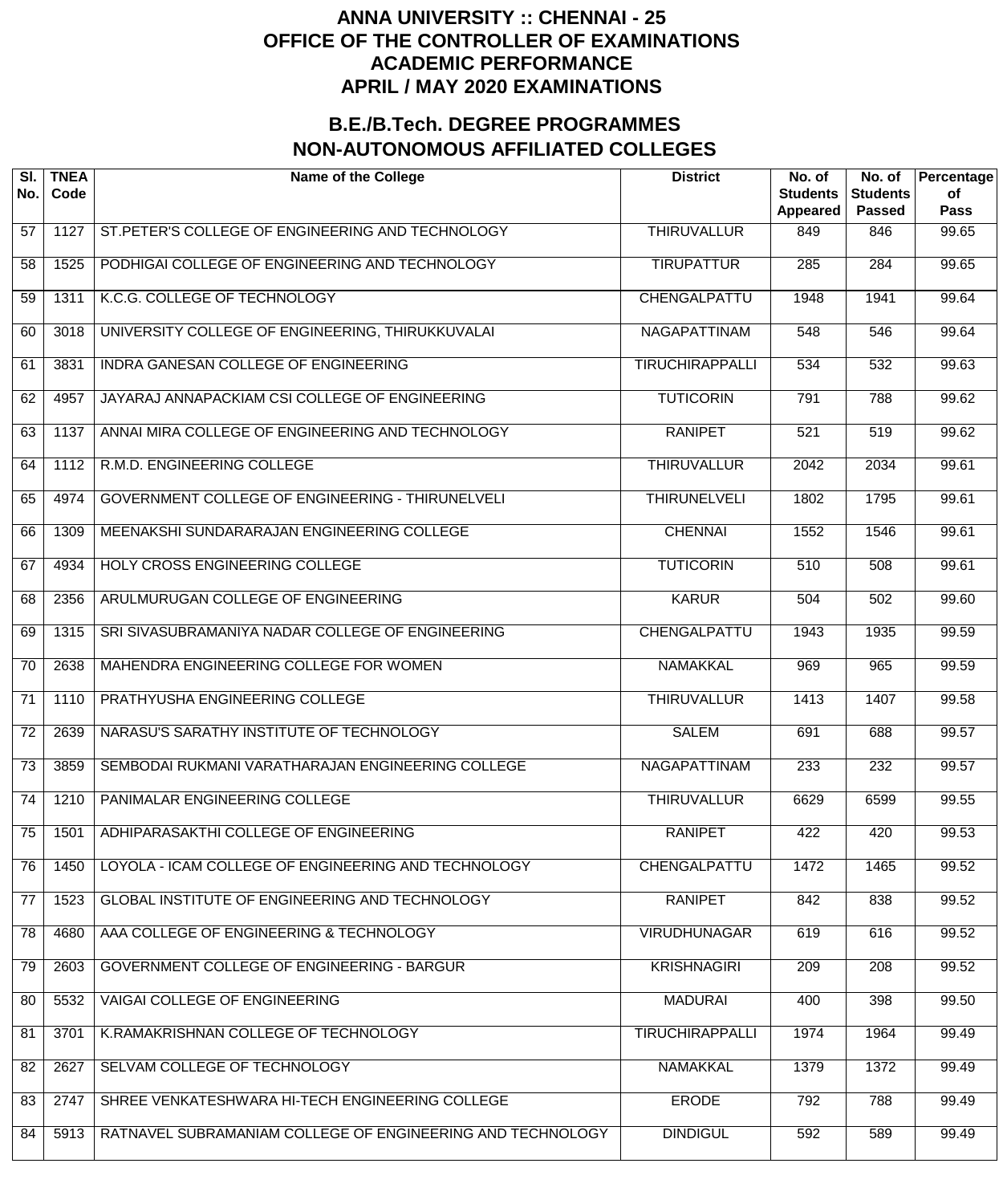| SI.<br>No.      | <b>TNEA</b><br>Code | <b>Name of the College</b>                                    | <b>District</b>     | No. of<br><b>Students</b><br>Appeared | No. of<br><b>Students</b><br><b>Passed</b> | Percentage<br>of<br><b>Pass</b> |
|-----------------|---------------------|---------------------------------------------------------------|---------------------|---------------------------------------|--------------------------------------------|---------------------------------|
| 85              | 4949                | PSN INSTITUTE OF TECHNOLOGY AND SCIENCE                       | <b>THIRUNELVELI</b> | 591                                   | 588                                        | 99.49                           |
| 86              | 5910                | PSNA COLLEGE OF ENGINEERING AND TECHNOLOGY                    | <b>DINDIGUL</b>     | 5001                                  | 4975                                       | 99.48                           |
| 87              | 1113                | R.M.K. ENGINEERING COLLEGE                                    | <b>THIRUVALLUR</b>  | 3079                                  | 3063                                       | 99.48                           |
| 88              | 4971                | ST.XAVIER'S CATHOLIC COLLEGE OF ENGINEERING                   | <b>KANYAKUMARI</b>  | 1741                                  | 1732                                       | 99.48                           |
| 89              | 1237                | VELAMMAL INSTITUTE OF TECHNOLOGY                              | <b>THIRUVALLUR</b>  | 1354                                  | 1347                                       | 99.48                           |
| 90              | 1313                | SMK FOMRA INSTITUTE OF TECHNOLOGY                             | <b>CHENGALPATTU</b> | 387                                   | 385                                        | 99.48                           |
| 91              | 1399                | CHENNAI INSTITUTE OF TECHNOLOGY                               | <b>KANCHEEPURAM</b> | 2466                                  | 2453                                       | 99.47                           |
| 92              | 1509                | MEENAKSHI COLLEGE OF ENGINEERING                              | <b>CHENNAI</b>      | 1137                                  | 1131                                       | 99.47                           |
| 93              | 2654                | S V S COLLEGE OF ENGINEERING                                  | <b>COIMBATORE</b>   | 950                                   | 945                                        | 99.47                           |
| 94              | 2661                | VIVEKANANDHA COLLEGE OF TECHNOLOGY FOR WOMEN                  | <b>NAMAKKAL</b>     | 1296                                  | 1289                                       | 99.46                           |
| 95              | 1418                | SRI LAKSHMI AMMAL ENGINEERING COLLEGE                         | <b>CHENGALPATTU</b> | $\overline{367}$                      | 365                                        | 99.46                           |
| 96              | 2636                | A V S ENGINEERING COLLEGE                                     | <b>SALEM</b>        | 1825                                  | 1815                                       | 99.45                           |
| $\overline{97}$ | 1013                | UNIVERSITY COLLEGE OF ENGINEERING, VILLUPURAM                 | <b>VILLUPURAM</b>   | 910                                   | $\overline{905}$                           | 99.45                           |
| 98              | 5919                | ST.MICHAEL COLLEGE OF ENGINEERING & TECHNOLOGY                | <b>SIVAGANGAI</b>   | 361                                   | 359                                        | $\frac{1}{99.45}$               |
| 99              | 4678                | RAMCO INSTITUTE OF TECHNOLOGY                                 | <b>VIRUDHUNAGAR</b> | 1251                                  | 1244                                       | 99.44                           |
| 100             | 2630                | CHETTINAD COLLEGE OF ENGINEERING AND TECHNOLOGY               | <b>KARUR</b>        | 697                                   | 693                                        | 99.43                           |
| 101             | 5851                | <b>VEERAMMAL ENGINEERING COLLEGE</b>                          | <b>DINDIGUL</b>     | 173                                   | 172                                        | 99.42                           |
| 102             | 2735                | KARPAGAM INSTITUTE OF TECHNOLOGY                              | <b>COIMBATORE</b>   | 841                                   | 836                                        | 99.41                           |
| 103             | 4991                | KALASALINGAM INSTITUTE OF TECHNOLOGY                          | <b>VIRUDHUNAGAR</b> | 500                                   | 497                                        | 99.40                           |
| 104             | 5990                | LATHA MATHAVAN ENGINEERING COLLEGE                            | <b>MADURAI</b>      | 326                                   | 324                                        | 99.39                           |
| 105             | 3817                | ROEVER ENGINEERING COLLEGE                                    | <b>PERAMBALUR</b>   | 810                                   | 805                                        | 99.38                           |
| 106             | 5862                | R.V.S. EDUCATIONAL TRUST'S GROUP OF INSTITUTION               | <b>DINDIGUL</b>     | 645                                   | 641                                        | 99.38                           |
| 107             | 1320                | JEPPIAAR SRR ENGINEERING COLLEGE                              | CHENGALPATTU        | 1275                                  | 1267                                       | 99.37                           |
| 108             | 2327                | N.S.N. COLLEGE OF ENGINEERING AND TECHNOLOGY                  | <b>KARUR</b>        | 789                                   | 784                                        | 99.37                           |
| 109             | 1431                | NEW PRINCE SHRI BHAVANI COLLEGE OF ENGINEERING AND TECHNOLOGY | CHENGALPATTU        | 632                                   | 628                                        | 99.37                           |
| 110             | 5914                | SOLAMALAI COLLEGE OF ENGINEERING                              | <b>MADURAI</b>      | 318                                   | 316                                        | 99.37                           |
| 111             | 1319                | THANGAVELU ENGINEERING COLLEGE                                | CHENGALPATTU        | 317                                   | 315                                        | 99.37                           |
| 112             | 4945                | VINS CHRISTIAN WOMEN'S COLLEGE OF ENGINEERING                 | <b>KANYAKUMARI</b>  | 158                                   | 157                                        | 99.37                           |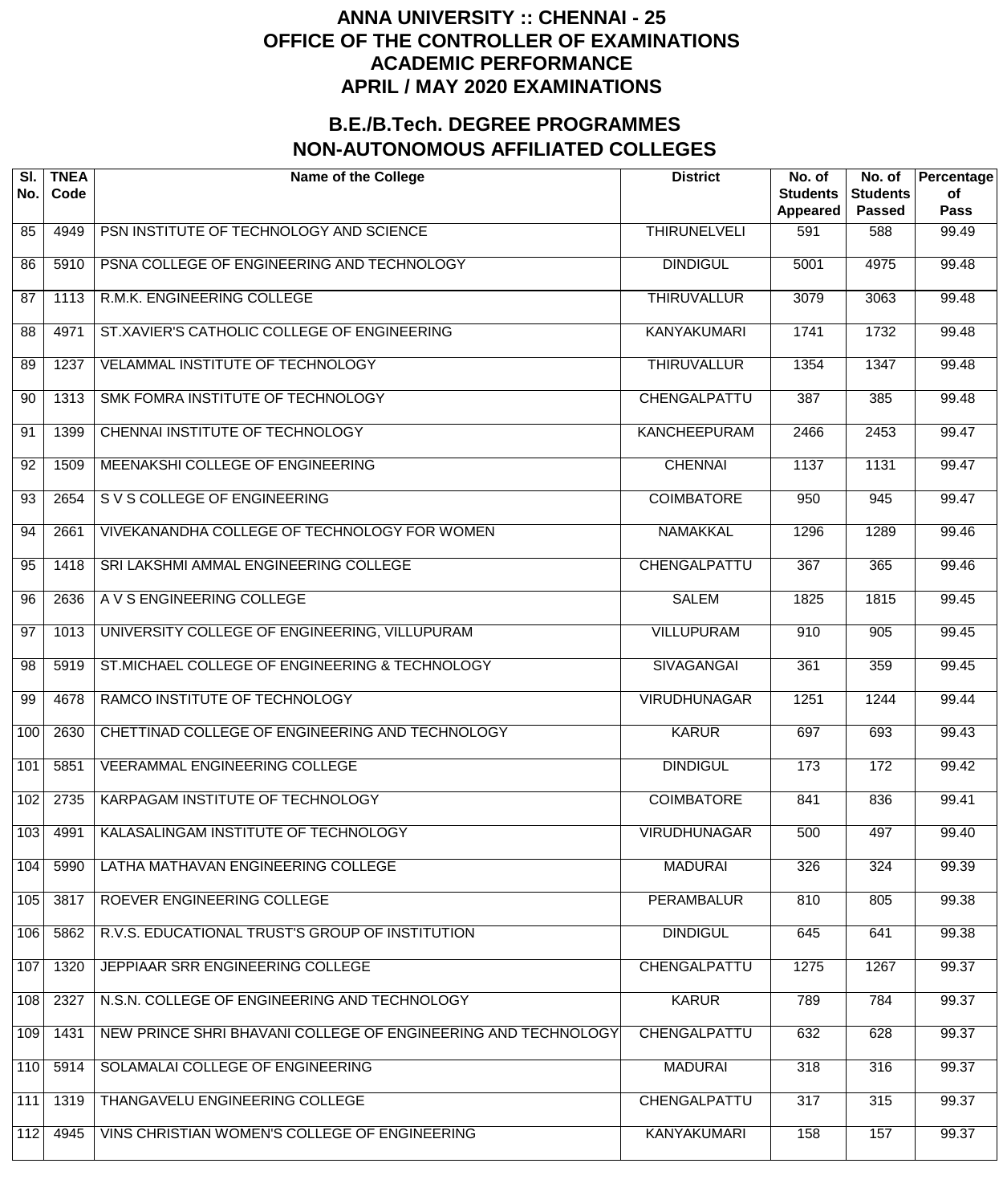| SI.<br>No. | <b>TNEA</b><br>Code | <b>Name of the College</b>                                                        | <b>District</b>        | No. of<br><b>Students</b><br>Appeared | No. of<br><b>Students</b><br><b>Passed</b> | Percentage<br>of<br><b>Pass</b> |
|------------|---------------------|-----------------------------------------------------------------------------------|------------------------|---------------------------------------|--------------------------------------------|---------------------------------|
| 113        | 1306                | JEPPIAAR ENGINEERING COLLEGE                                                      | CHENGALPATTU           | 2783                                  | 2765                                       | 99.35                           |
| 114        | 5022                | UNIVERSITY COLLEGE OF ENGINEERING, DINDIGUL                                       | <b>DINDIGUL</b>        | 925                                   | 919                                        | 99.35                           |
| 115        | 5530                | SSM INSTITUTE OF ENGINEERING AND TECHNOLOGY                                       | <b>DINDIGUL</b>        | 1491                                  | 1481                                       | 99.33                           |
| 116        | 4928                | MAR EPHRAEM COLLEGE OF ENGINEERING AND TECHNOLOGY                                 | <b>KANYAKUMARI</b>     | 1194                                  | 1186                                       | 99.33                           |
| 117        | 4954                | DR. SIVANTHI ADITANAR COLLEGE OF ENGINEERING                                      | <b>TUTICORIN</b>       | 1042                                  | 1035                                       | 99.33                           |
| 118        | 1520                | KINGSTON ENGINEERING COLLEGE                                                      | <b>VELLORE</b>         | 1177                                  | 1169                                       | 99.32                           |
| 119        | 2752                | NANDHA COLLEGE OF TECHNOLOGY                                                      | <b>ERODE</b>           | 1033                                  | 1026                                       | 99.32                           |
| 120        | 1123                | GOJAN SCHOOL OF BUSINESS AND TECHNOLOGY                                           | <b>THIRUVALLUR</b>     | $\overline{731}$                      | $\overline{726}$                           | $\frac{1}{99.32}$               |
| 121        | 1322                | DHANALAKSHMI SRINIVASAN COLLEGE OF ENGINEERING AND<br><b>TECHNOLOGY</b>           | CHENGALPATTU           | 1303                                  | 1294                                       | 99.31                           |
| 122        | 3860                | ST.ANNE'S COLLEGE OF ENGINEERING AND TECHNOLOGY                                   | <b>CUDDALORE</b>       | 428                                   | 425                                        | 99.30                           |
| 123        | 5533                | KARAIKUDI INSTITUTE OF TECHNOLOGY AND KARAIKUDI INSTITUTE OF<br><b>MANAGEMENT</b> | <b>SIVAGANGAI</b>      | 285                                   | 283                                        | 99.30                           |
| 124        | 1325                | ST. JOSEPH COLLEGE OF ENGINEERING                                                 | <b>KANCHEEPURAM</b>    | 1111                                  | 1103                                       | 99.28                           |
| 125        | 5865                | NADAR SARASWATHI COLLEGE OF ENGINEERING AND TECHNOLOGY                            | <b>THENI</b>           | 697                                   | 692                                        | 99.28                           |
| 126        | 3908                | MOUNT ZION COLLEGE OF ENGINEERING AND TECHNOLOGY                                  | <b>PUDUKKOTTAI</b>     | 1343                                  | 1333                                       | 99.26                           |
| 127        | 3011                | UNIVERSITY COLLEGE OF ENGINEERING, TIRUCHIRAPPALLI (BIT CAMPUS)                   | <b>TIRUCHIRAPPALLI</b> | 3719                                  | 3691                                       | 99.25                           |
| 128        | 2621                | ER.PERUMAL MANIMEKALAI COLLEGE OF ENGINEERING                                     | <b>KRISHNAGIRI</b>     | 1337                                  | 1327                                       | 99.25                           |
| 129        | 2360                | SUGUNA COLLEGE OF ENGINEERING                                                     | <b>COIMBATORE</b>      | 268                                   | 266                                        | 99.25                           |
| 130        | 1026                | UNIVERSITY COLLEGE OF ENGINEERING, KANCHIPURAM                                    | <b>KANCHEEPURAM</b>    | 916                                   | 909                                        | 99.24                           |
| 131        | 3465                | GOVERNMENT COLLEGE OF ENGINEERING, SRIRANGAM                                      | <b>TIRUCHIRAPPALLI</b> | 1037                                  | 1029                                       | 99.23                           |
| 132        | 4975                | DR.G.U.POPE COLLEGE OF ENGINEERING                                                | <b>TUTICORIN</b>       | 390                                   | 387                                        | 99.23                           |
| 133        | 5904                | K.L.N.COLLEGE OF ENGINEERING                                                      | <b>SIVAGANGAI</b>      | 1790                                  | 1776                                       | 99.22                           |
| 134        | 1015                | UNIVERSITY COLLEGE OF ENGINEERING, ARNI                                           | <b>THIRUVANNAMALAI</b> | 772                                   | 766                                        | 99.22                           |
| 135        | 2628                | PAAVAI COLLEGE OF ENGINEERING                                                     | <b>NAMAKKAL</b>        | 1137                                  | 1128                                       | 99.21                           |
| 136        | 2625                | THE KAVERY ENGINEERING COLLEGE                                                    | <b>SALEM</b>           | 1130                                  | 1121                                       | 99.20                           |
| 137        | 4864                | V V COLLEGE OF ENGINEERING                                                        | <b>TUTICORIN</b>       | 753                                   | 747                                        | 99.20                           |
| 138        | 4669                | THAMIRABHARANI ENGINEERING COLLEGE                                                | <b>THIRUNELVELI</b>    | 487                                   | 483                                        | 99.18                           |
| 139        | 3844                | SHIVANI ENGINEERING COLLEGE                                                       | <b>TIRUCHIRAPPALLI</b> | 244                                   | 242                                        | 99.18                           |
| 140        | 1416                | JAYA SAKTHI ENGINEERING COLLEGE                                                   | <b>THIRUVALLUR</b>     | $\overline{122}$                      | 121                                        | 99.18                           |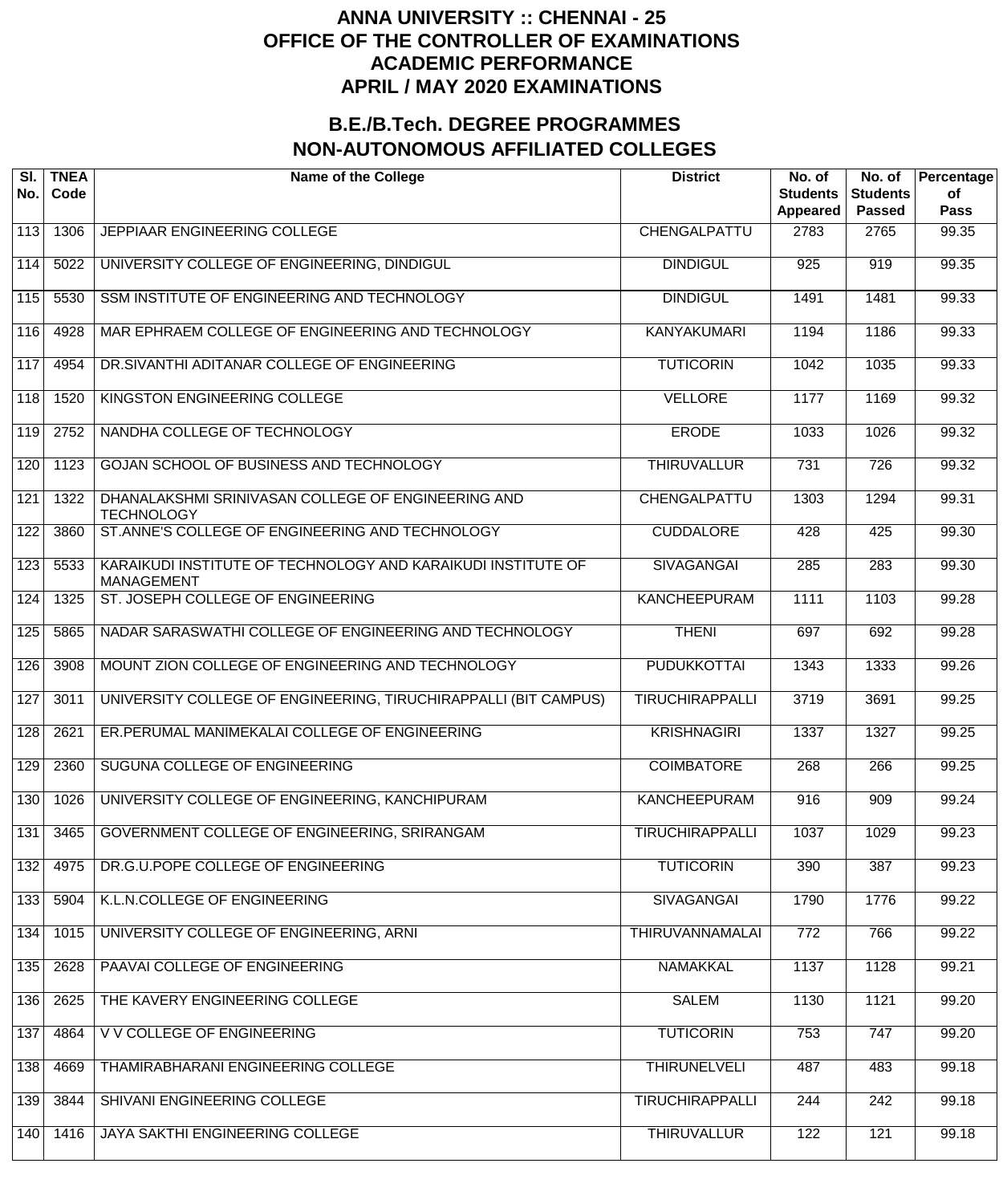| SI.<br>No. | <b>TNEA</b><br>Code | <b>Name of the College</b>                                                  | <b>District</b>        | No. of<br><b>Students</b><br>Appeared | No. of<br><b>Students</b><br><b>Passed</b> | Percentage<br>of<br>Pass |
|------------|---------------------|-----------------------------------------------------------------------------|------------------------|---------------------------------------|--------------------------------------------|--------------------------|
| 141        | 2732                | <b>INFO INSTITUTE OF ENGINEERING</b>                                        | <b>COIMBATORE</b>      | 480                                   | 476                                        | 99.17                    |
| 142        | 1310                | MISRIMAL NAVAJEE MUNOTH JAIN ENGINEERING COLLEGE                            | CHENGALPATTU           | 1313                                  | 1302                                       | 99.16                    |
| 143        | 3811                | M.I.E.T. ENGINEERING COLLEGE                                                | <b>TIRUCHIRAPPALLI</b> | 1310                                  | 1299                                       | 99.16                    |
| 144        | 2713                | M.P. NACHIMUTHU M. JAGANATHAN ENGINEERING COLLEGE                           | <b>ERODE</b>           | 1067                                  | 1058                                       | 99.16                    |
| 145        | 2648                | ANNAPOORANA ENGINEERING COLLEGE                                             | <b>SALEM</b>           | 479                                   | 475                                        | 99.16                    |
| 146        | 3852                | SRI BHARATHI ENGINEERING COLLEGE FOR WOMEN                                  | <b>PUDUKKOTTAI</b>     | $\overline{237}$                      | 235                                        | 99.16                    |
| 147        | 4979                | V.P.MUTHAIAH PILLAI MEENAKSHI AMMAL ENGINEERING COLLEGE FOR<br><b>WOMEN</b> | <b>VIRUDHUNAGAR</b>    | 237                                   | 235                                        | 99.16                    |
| 148        | 1238                | GRT INSTITUTE OF ENGINEERING AND TECHNOLOGY                                 | <b>THIRUVALLUR</b>     | 945                                   | $\overline{937}$                           | 99.15                    |
| 149        | 3843                | <b>MRK INSTITUTE OF TECHNOLOGY</b>                                          | <b>CUDDALORE</b>       | 827                                   | 820                                        | 99.15                    |
| 150        | 4968                | SARDAR RAJA COLLEGE OF ENGINEERING                                          | <b>TENKASI</b>         | 589                                   | 584                                        | 99.15                    |
| 151        | 1120                | <b>VELAMMAL ENGINEERING COLLEGE</b>                                         | <b>THIRUVALLUR</b>     | 2422                                  | 2401                                       | 99.13                    |
| 152        | 2743                | DHANALAKSHMI SRINIVASAN COLLEGE OF ENGINEERING                              | <b>COIMBATORE</b>      | 1611                                  | 1597                                       | 99.13                    |
| 153        | 2377                | PSG INSTITUTE OF TECHNOLOGY AND APPLIED RESEARCH                            | <b>COIMBATORE</b>      | 1268                                  | 1257                                       | 99.13                    |
| 154        | 1218                | SRI MUTHUKUMARAN INSTITUTE OF TECHNOLOGY                                    | <b>KANCHEEPURAM</b>    | 231                                   | 229                                        | 99.13                    |
| 155        | 3905                | KINGS COLLEGE OF ENGINEERING                                                | <b>PUDUKKOTTAI</b>     | 795                                   | 788                                        | 99.12                    |
| 156        | 1133                | ANNAI VEILANKANNI'S COLLEGE OF ENGINEERING                                  | <b>CHENGALPATTU</b>    | 333                                   | 330                                        | 99.10                    |
| 157        | 1128                | R.M.K. COLLEGE OF ENGINEERING AND TECHNOLOGY                                | <b>THIRUVALLUR</b>     | 1766                                  | 1750                                       | 99.09                    |
| 158        | 1202                | <b>D M I COLLEGE OF ENGINEERING</b>                                         | <b>KANCHEEPURAM</b>    | 1323                                  | 1311                                       | 99.09                    |
| 159        | 3855                | AS-SALAM COLLEGE OF ENGINEERING AND TECHNOLOGY                              | <b>THANJAVUR</b>       | 435                                   | 431                                        | 99.08                    |
| 160        | 1231                | PANIMALAR INSTITUTE OF TECHNOLOGY                                           | <b>THIRUVALLUR</b>     | 3151                                  | 3121                                       | 99.05                    |
| 161        | 3760                | SIR ISSAC NEWTON COLLEGE OF ENGINEERING AND TECHNOLOGY                      | NAGAPATTINAM           | 628                                   | 622                                        | 99.04                    |
| 162        | 2652                | AL-AMEEN ENGINEERING COLLEGE                                                | <b>ERODE</b>           | 627                                   | 621                                        | 99.04                    |
| 163        | 3803                | ANJALAI AMMAL MAHALINGAM ENGINEERING COLLEGE                                | <b>THIRUVARUR</b>      | 1953                                  | 1934                                       | 99.03                    |
| 164        | 1114                | S.A. ENGINEERING COLLEGE                                                    | <b>THIRUVALLUR</b>     | 717                                   | 710                                        | 99.02                    |
| 165        | 4970                | SREE SOWDAMBIKA COLLEGE OF ENGINEERING                                      | <b>VIRUDHUNAGAR</b>    | 508                                   | 503                                        | 99.02                    |
| 166        | 5988                | THENI KAMMAVAR SANGAM COLLEGE OF TECHNOLOGY                                 | <b>THENI</b>           | 606                                   | 600                                        | 99.01                    |
| 167        | 3833                | PARISUTHAM INSTITUTE OF TECHNOLOGY AND SCIENCE                              | <b>THANJAVUR</b>       | 599                                   | 593                                        | 99.00                    |
| 168        | 2612                | P G P COLLEGE OF ENGINEERING AND TECHNOLOGY                                 | <b>NAMAKKAL</b>        | 300                                   | 297                                        | 99.00                    |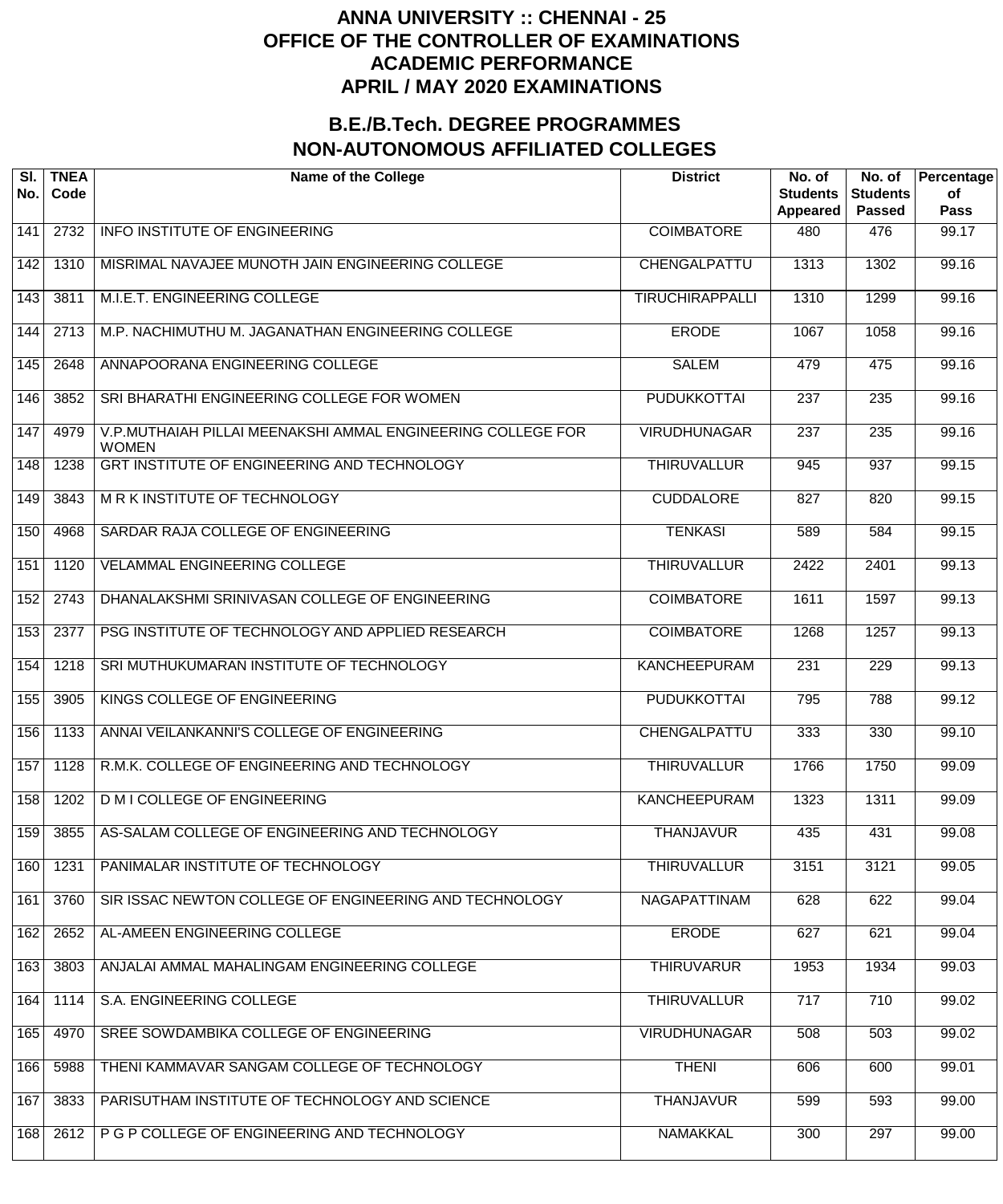| SI.<br>No. | <b>TNEA</b><br>Code | <b>Name of the College</b>                                                   | <b>District</b>        | No. of<br><b>Students</b><br>Appeared | No. of<br><b>Students</b><br><b>Passed</b> | Percentage<br>of<br><b>Pass</b> |
|------------|---------------------|------------------------------------------------------------------------------|------------------------|---------------------------------------|--------------------------------------------|---------------------------------|
| 169        | 3464                | GOVERNMENT COLLEGE OF ENGINEERING, THANJAVUR                                 | <b>THANJAVUR</b>       | 1081                                  | 1070                                       | 98.98                           |
| 170        | 4023                | UNIVERSITY COLLEGE OF ENGINEERING, NAGERCOIL                                 | <b>KANYAKUMARI</b>     | 1551                                  | 1535                                       | 98.97                           |
| 171        | 1122                | VEL TECH HIGH TECH DR.RANGARAJAN DR.SAKUNTHALA ENGINEERING<br><b>COLLEGE</b> | <b>THIRUVALLUR</b>     | 1821                                  | 1802                                       | 98.96                           |
| 172        | 4993                | LOYOLA INSTITUTE OF TECHNOLOGY AND SCIENCE                                   | <b>KANYAKUMARI</b>     | 1053                                  | 1042                                       | 98.96                           |
| 173        | 5703                | CHRISTIAN COLLEGE OF ENGINEERING AND TECHNOLOGY                              | <b>DINDIGUL</b>        | 676                                   | 669                                        | 98.96                           |
| 174        | 3920                | SUDHARSAN ENGINEERING COLLEGE                                                | <b>PUDUKKOTTAI</b>     | 386                                   | 382                                        | 98.96                           |
| 175        | 1524                | ANNAMALAIAR COLLEGE OF ENGINEERING                                           | <b>THIRUVANNAMALAI</b> | 193                                   | 191                                        | 98.96                           |
| 176        | 1106                | <b>JAYA ENGINEERING COLLEGE</b>                                              | <b>THIRUVALLUR</b>     | 1033                                  | 1022                                       | 98.94                           |
| 177        | 2345                | DHIRAJLAL GANDHI COLLEGE OF TECHNOLOGY                                       | <b>SALEM</b>           | 1752                                  | 1733                                       | 98.92                           |
| 178        | 4953                | CAPE INSTITUTE OF TECHNOLOGY                                                 | <b>THIRUNELVELI</b>    | 1114                                  | 1102                                       | 98.92                           |
| 179        | 1115                | SRIRAM ENGINEERING COLLEGE                                                   | <b>THIRUVALLUR</b>     | $\overline{371}$                      | $\overline{367}$                           | 98.92                           |
| 180        | 4989                | PSN ENGINEERING COLLEGE                                                      | <b>THIRUNELVELI</b>    | 635                                   | 628                                        | 98.90                           |
| 181        | 1507                | GANADIPATHY TULSI'S JAIN ENGINEERING COLLEGE                                 | <b>VELLORE</b>         | 450                                   | 445                                        | 98.89                           |
| 182        | 2369                | GOVERNMENT COLLEGE OF ENGINEERING, DHARMAPURI                                | <b>DHARMAPURI</b>      | 1045                                  | 1033                                       | 98.85                           |
| 183        | 2635                | <b>CMS COLLEGE OF ENGINEERING</b>                                            | <b>NAMAKKAL</b>        | 174                                   | 172                                        | 98.85                           |
| 184        | 4946                | DMI ENGINEERING COLLEGE                                                      | <b>KANYAKUMARI</b>     | 860                                   | 850                                        | 98.84                           |
| 185        | 3795                | SRM TRP ENGINEERING COLLEGE                                                  | <b>TIRUCHIRAPPALLI</b> | 1088                                  | 1075                                       | 98.81                           |
| 186        | 3808                | JAYARAM COLLEGE OF ENGINEERING AND TECHNOLOGY                                | <b>TIRUCHIRAPPALLI</b> | 418                                   | 413                                        | 98.80                           |
| 187        | 4956                | JAYAMATHA ENGINEERING COLLEGE                                                | <b>KANYAKUMARI</b>     | 83                                    | 82                                         | 98.80                           |
| 188        | 1233                | ADHI COLLEGE OF ENGINEERING AND TECHNOLOGY                                   | <b>KANCHEEPURAM</b>    | 989                                   | 977                                        | $\frac{1}{98.79}$               |
| 189        | 1229                | INDIRA INSTITUTE OF ENGINEERING AND TECHNOLOGY                               | <b>THIRUVALLUR</b>     | 414                                   | 409                                        | 98.79                           |
| 190        | 2623                | MAHENDRA COLLEGE OF ENGINEERING                                              | <b>SALEM</b>           | 1301                                  | 1285                                       | 98.77                           |
| 191        | 2643                | BHARATHIYAR INSTITUTE OF ENGINEERING FOR WOMEN                               | <b>SALEM</b>           | 812                                   | 802                                        | 98.77                           |
| 192        | 4996                | SRI VIDYA COLLEGE OF ENGINEERING & TECHNOLOGY                                | <b>VIRUDHUNAGAR</b>    | 642                                   | 634                                        | 98.75                           |
| 193        | 2624                | <b>GNANAMANI COLLEGE OF TECHNOLOGY</b>                                       | <b>NAMAKKAL</b>        | 2216                                  | 2188                                       | 98.74                           |
| 194        | 4952                | C.S.I. INSTITUTE OF TECHNOLOGY                                               | <b>KANYAKUMARI</b>     | 476                                   | 470                                        | 98.74                           |
| 195        | 1437                | RRASE COLLEGE OF ENGINEERING                                                 | <b>KANCHEEPURAM</b>    | 397                                   | 392                                        | 98.74                           |
| 196        | 2758                | J K K MUNIRAJAH COLLEGE OF TECHNOLOGY                                        | <b>ERODE</b>           | 397                                   | 392                                        | 98.74                           |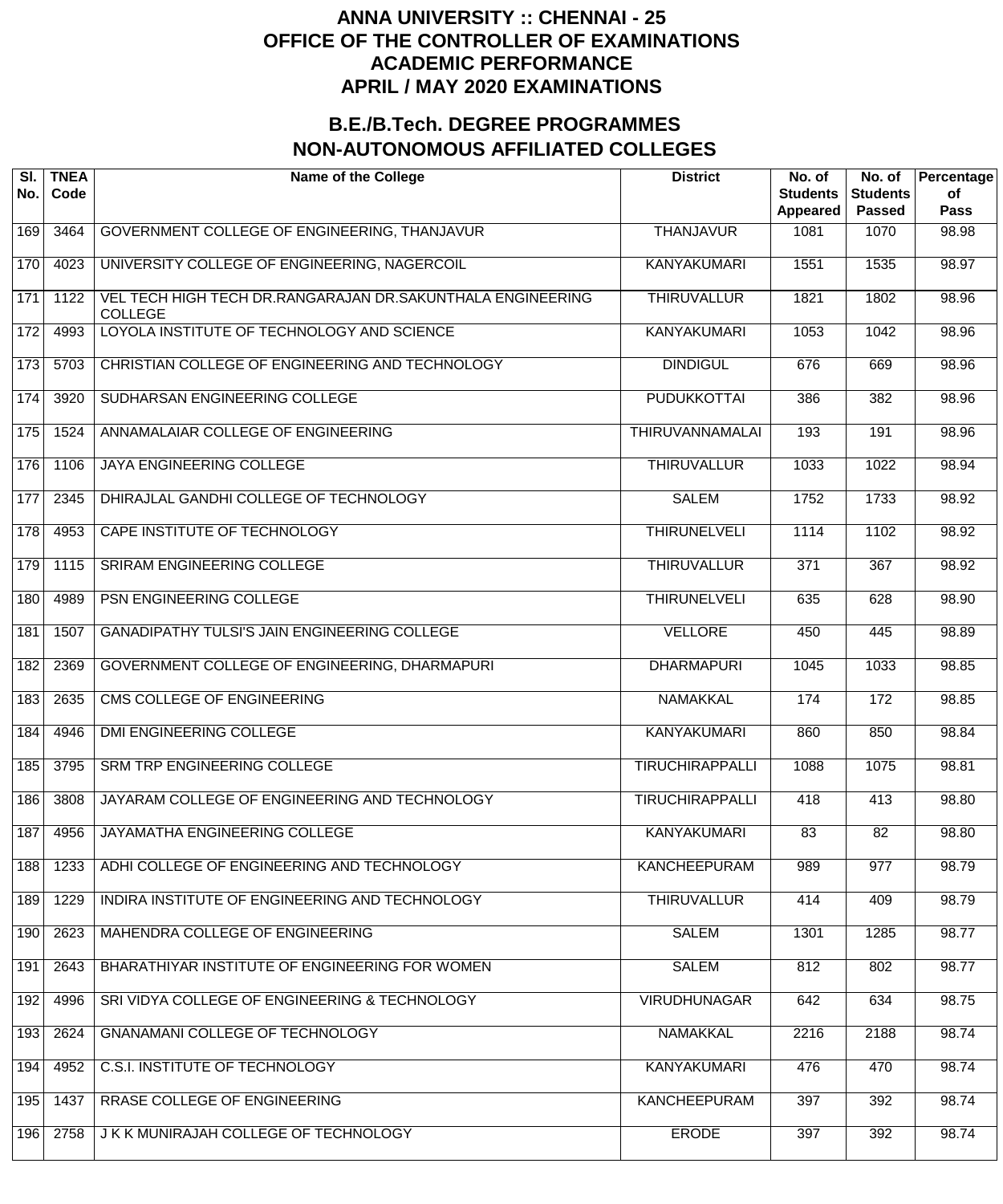| SI.<br>No.       | <b>TNEA</b><br>Code | <b>Name of the College</b>                                                    | <b>District</b>        | No. of<br><b>Students</b><br>Appeared | No. of<br><b>Students</b><br><b>Passed</b> | Percentage<br>of<br><b>Pass</b> |
|------------------|---------------------|-------------------------------------------------------------------------------|------------------------|---------------------------------------|--------------------------------------------|---------------------------------|
| $19\overline{7}$ | 2651                | JAI SHRIRAM ENGINEERING COLLEGE                                               | <b>TIRUPPUR</b>        | 790                                   | 780                                        | 98.73                           |
| 198              | 1452                | PERI INSTITUTE OF TECHNOLOGY                                                  | CHENGALPATTU           | 1160                                  | 1145                                       | 98.71                           |
| 199              | 4941                | UNNAMALAI INSTITUTE OF TECHNOLOGY                                             | <b>TUTICORIN</b>       | 466                                   | 460                                        | 98.71                           |
| 200              | 4980                | <b>EINSTEIN COLLEGE OF ENGINEERING</b>                                        | <b>THIRUNELVELI</b>    | 837                                   | 826                                        | 98.69                           |
| 201              | 1436                | A.R. ENGINEERING COLLEGE                                                      | <b>VILLUPURAM</b>      | 229                                   | 226                                        | 98.69                           |
| 202              | 2660                | <b>GNANAMANI COLLEGE OF ENGINEERING</b>                                       | <b>NAMAKKAL</b>        | $\overline{745}$                      | $\overline{735}$                           | 98.66                           |
| 203              | 2650                | CHRIST THE KING ENGINEERING COLLEGE                                           | <b>COIMBATORE</b>      | 599                                   | 591                                        | 98.66                           |
| 204              | 1222                | P.B. COLLEGE OF ENGINEERING                                                   | <b>KANCHEEPURAM</b>    | $\overline{370}$                      | 365                                        | 98.65                           |
| 205              | 1118                | VEL TECH MULTI TECH DR.RANGARAJAN DR.SAKUNTHALA ENGINEERING<br><b>COLLEGE</b> | <b>THIRUVALLUR</b>     | 1547                                  | 1526                                       | 98.64                           |
| 206              | 1516                | THANTHAI PERIYAR GOVT INSTITUTE OF TECHNOLOGY                                 | <b>VELLORE</b>         | 1325                                  | 1307                                       | 98.64                           |
| 207              | 1230                | APOLLO ENGINEERING COLLEGE                                                    | <b>KANCHEEPURAM</b>    | 801                                   | 790                                        | 98.63                           |
| 208              | 1208                | KANCHI PALLAVAN ENGINEERING COLLEGE                                           | <b>KANCHEEPURAM</b>    | $\overline{73}$                       | $\overline{72}$                            | 98.63                           |
| 209              | 4992                | BETHLAHEM INSTITUTE OF ENGINEERING                                            | <b>KANYAKUMARI</b>     | 943                                   | 930                                        | 98.62                           |
| 210              | 1423                | ASAN MEMORIAL COLLEGE OF ENGINEERING AND TECHNOLOGY                           | CHENGALPATTU           | 72                                    | $\overline{71}$                            | 98.61                           |
| 211              | 2642                | P.S.V.COLLEGE OF ENGINEERING AND TECHNOLOGY                                   | <b>KRISHNAGIRI</b>     | 999                                   | 985                                        | 98.60                           |
| 212              | 5009                | <b>GOVERNMENT COLLEGE OF ENGINEERING</b>                                      | <b>THENI</b>           | 1062                                  | 1047                                       | 98.59                           |
| 213              | 3466                | NELLIANDAVAR INSTITUTE OF TECHNOLOGY                                          | <b>ARIYALUR</b>        | 498                                   | 491                                        | 98.59                           |
| 214              | 4672                | STELLA MARY'S COLLEGE OF ENGINEERING                                          | <b>KANYAKUMARI</b>     | 774                                   | 763                                        | 98.58                           |
| 215              | 4981                | PONJESLY COLLEGE OF ENGINEERING                                               | <b>KANYAKUMARI</b>     | 1611                                  | 1588                                       | 98.57                           |
| 216              | 1409                | KARPAGA VINAYAGA COLLEGE OF ENGINEERING AND TECHNOLOGY                        | CHENGALPATTU           | 837                                   | 825                                        | 98.57                           |
| 217              | 1447                | JAWAHAR ENGINEERING COLLEGE                                                   | <b>CHENNAI</b>         | 69                                    | 68                                         | 98.55                           |
| 218              | 3810                | <b>MAM COLLEGE OF ENGINEERING</b>                                             | <b>TIRUCHIRAPPALLI</b> | 817                                   | 805                                        | 98.53                           |
| 219              | 1504                | ARUNAI ENGINEERING COLLEGE                                                    | THIRUVANNAMALAI        | 1348                                  | 1328                                       | 98.52                           |
| 220              | 2347                | A V S COLLEGE OF TECHNOLOGY                                                   | <b>SALEM</b>           | 1082                                  | 1066                                       | 98.52                           |
| 221              | 5017                | UNIVERSITY COLLEGE OF ENGINEERING, RAMANATHAPURAM                             | RAMANATHAPURAM         | 610                                   | 601                                        | 98.52                           |
| 222              | 3814                | P.R.ENGINEERING COLLEGE                                                       | <b>THANJAVUR</b>       | 203                                   | 200                                        | 98.52                           |
| 223              | 3925                | M.A.R. COLLEGE OF ENGINEERING AND TECHNOLOGY                                  | <b>PUDUKKOTTAI</b>     | 604                                   | 595                                        | 98.51                           |
| 224              | 1401                | ADHIPARASAKTHI ENGINEERING COLLEGE                                            | CHENGALPATTU           | 1264                                  | 1245                                       | 98.50                           |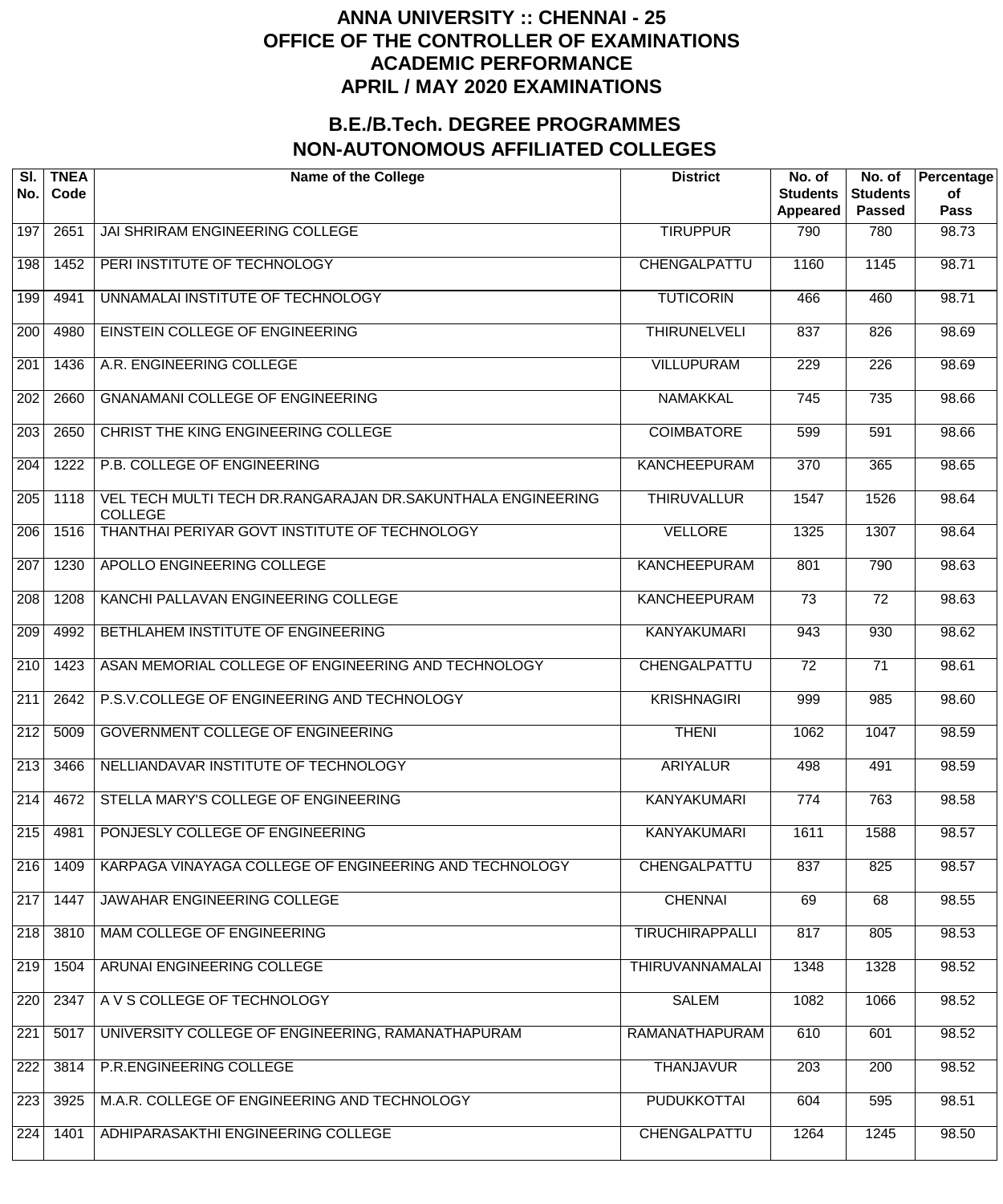| SI.<br>No. | <b>TNEA</b><br>Code | <b>Name of the College</b>                             | <b>District</b>        | No. of<br><b>Students</b><br><b>Appeared</b> | No. of<br><b>Students</b><br><b>Passed</b> | Percentage<br>of<br>Pass |
|------------|---------------------|--------------------------------------------------------|------------------------|----------------------------------------------|--------------------------------------------|--------------------------|
| 225        | 5907                | MOHAMED SATHAK ENGINEERING COLLEGE                     | RAMANATHAPURAM         | 1200                                         | 1182                                       | 98.50                    |
| 226        | 5912                | PANDIAN SARASWATHI YADAV ENGINEERING COLLEGE           | <b>SIVAGANGAI</b>      | 600                                          | 591                                        | 98.50                    |
| 227        | 1301                | MOHAMMED SATHAK A.J.COLLEGE OF ENGINEERING             | CHENGALPATTU           | 525                                          | $\overline{517}$                           | 98.48                    |
| 228        | 2733                | ANGEL COLLEGE OF ENGINEERING AND TECHNOLOGY            | <b>TIRUPPUR</b>        | 460                                          | 453                                        | 98.48                    |
| 229        | 4978                | UDAYA SCHOOL OF ENGINEERING                            | <b>KANYAKUMARI</b>     | 649                                          | 639                                        | 98.46                    |
| 230        | 2602                | ANNAI MATHAMMAL SHEELA ENGINEERING COLLEGE             | <b>NAMAKKAL</b>        | 389                                          | 383                                        | 98.46                    |
| 231        | 3841                | <b>CARE GROUP OF INSTITUTIONS</b>                      | <b>TIRUCHIRAPPALLI</b> | 259                                          | 255                                        | 98.46                    |
| 232        | 5942                | ULTRA COLLEGE OF ENGINEERING AND TECHNOLOGY FOR WOMEN  | <b>MADURAI</b>         | 65                                           | 64                                         | 98.46                    |
| 233        | 1140                | JEPPIAAR INSTITUTE OF TECHNOLOGY                       | <b>KANCHEEPURAM</b>    | 1083                                         | 1066                                       | 98.43                    |
| 234        | 5921                | SYED AMMAL ENGINEERING COLLEGE                         | <b>RAMANATHAPURAM</b>  | 828                                          | 815                                        | 98.43                    |
| 235        | 5502                | SRI RAAJA RAAJAN COLLEGE OF ENGINEERING AND TECHNOLOGY | <b>SIVAGANGAI</b>      | 637                                          | 627                                        | 98.43                    |
| 236        | 1217                | SREE SASTHA INSTITUTE OF ENGINEERING AND TECHNOLOGY    | <b>KANCHEEPURAM</b>    | 444                                          | 437                                        | 98.42                    |
| 237        | 3809                | KURINJI COLLEGE OF ENGINEERING AND TECHNOLOGY          | <b>TIRUCHIRAPPALLI</b> | 187                                          | 184                                        | 98.40                    |
| 238        | 5832                | N P R COLLEGE OF ENGINEERING AND TECHNOLOGY            | <b>DINDIGUL</b>        | 746                                          | 734                                        | 98.39                    |
| 239        | 2659                | SALEM COLLEGE OF ENGINEERING AND TECHNOLOGY            | <b>SALEM</b>           | 680                                          | 669                                        | 98.38                    |
| 240        | 3918                | SHANMUGANATHAN ENGINEERING COLLEGE                     | <b>PUDUKKOTTAI</b>     | 554                                          | 545                                        | 98.38                    |
| 241        | 3459                | DHANALAKSHMI SRINIVASAN INSTITUTE OF TECHNOLOGY        | <b>TIRUCHIRAPPALLI</b> | 1046                                         | 1029                                       | 98.37                    |
| 242        | 5537                | JAINEE COLLEGE OF ENGINEERING AND TECHNOLOGY           | <b>DINDIGUL</b>        | 61                                           | 60                                         | 98.36                    |
| 243        | 3854                | MAHATH AMMA INSTITUTE OF ENGINEERING AND TECHNOLOGY    | <b>PUDUKKOTTAI</b>     | 364                                          | 358                                        | 98.35                    |
| 244        | 1243                | MADHA INSTITUTE OF ENGINEERING AND TECHNOLOGY          | <b>KANCHEEPURAM</b>    | 238                                          | 234                                        | 98.32                    |
| 245        | 1209                | PALLAVAN COLLEGE OF ENGINEERING                        | <b>KANCHEEPURAM</b>    | 177                                          | 174                                        | 98.31                    |
| 246        | 2302                | SRI SHANMUGHA COLLEGE OF ENGINEERING AND TECHNOLOGY    | <b>SALEM</b>           | 648                                          | 637                                        | 98.30                    |
| 247        | 5902                | BHARATH NIKETAN ENGINEERING COLLEGE                    | <b>THENI</b>           | 529                                          | 520                                        | 98.30                    |
| 248        | 2633                | VIDYAA VIKAS COLLEGE OF ENGINEERING AND TECHNOLOGY     | <b>NAMAKKAL</b>        | 468                                          | 460                                        | 98.29                    |
| 249        | 1412                | MAILAM ENGINEERING COLLEGE                             | <b>VILLUPURAM</b>      | 1947                                         | 1913                                       | 98.25                    |
| 250        | 4677                | LOURDES MOUNT COLLEGE OF ENGINEERING AND TECHNOLOGY    | <b>KANYAKUMARI</b>     | 229                                          | 225                                        | 98.25                    |
| 251        | 3805                | DHANALAKSHMI SRINIVASAN ENGINEERING COLLEGE            | <b>PERAMBALUR</b>      | 2657                                         | 2610                                       | 98.23                    |
| 252        | 4670                | ROHINI COLLEGE OF ENGINEERING & TECHNOLOGY             | <b>KANYAKUMARI</b>     | 2117                                         | 2079                                       | 98.21                    |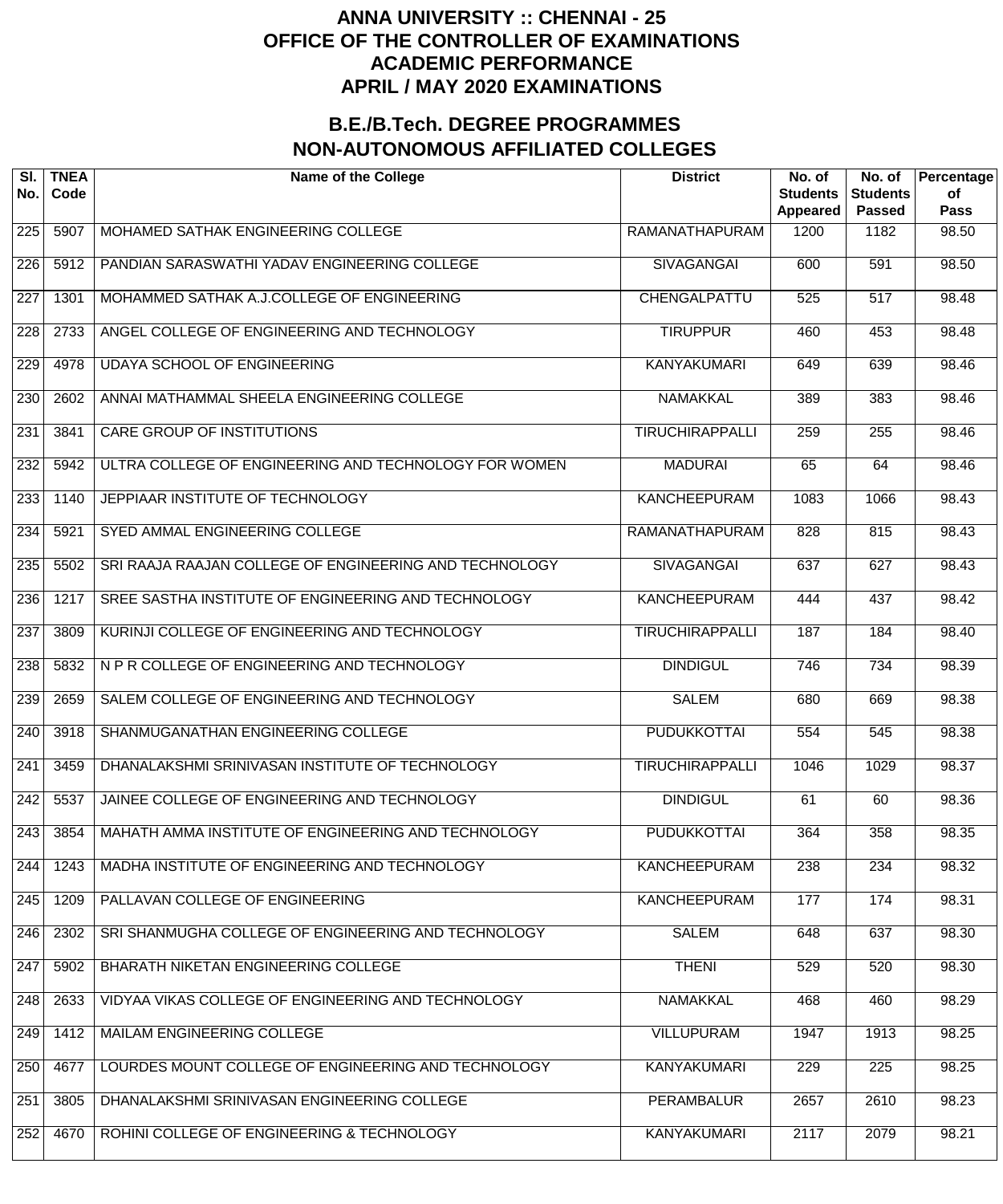| SI.<br>No.       | <b>TNEA</b><br>Code | <b>Name of the College</b>                           | <b>District</b>        | No. of<br><b>Students</b><br>Appeared | No. of<br><b>Students</b><br><b>Passed</b> | Percentage<br>of<br>Pass |
|------------------|---------------------|------------------------------------------------------|------------------------|---------------------------------------|--------------------------------------------|--------------------------|
| 253              | 3845                | <b>IMAYAM COLLEGE OF ENGINEERING</b>                 | <b>TIRUCHIRAPPALLI</b> | 502                                   | 493                                        | 98.21                    |
| 254              | 5720                | SRI SUBRAMANYA COLLEGE OF ENGINEERING AND TECHNOLOGY | <b>DINDIGUL</b>        | 335                                   | 329                                        | 98.21                    |
| 255              | 1444                | CHENDU COLLEGE OF ENGINEERING AND TECHNOLOGY         | CHENGALPATTU           | 280                                   | $\overline{275}$                           | 98.21                    |
| 256              | 3857                | MEENAKSHI RAMASWAMY ENGINEERING COLLEGE              | <b>ARIYALUR</b>        | 777                                   | 763                                        | 98.20                    |
| 257              | 5536                | MANGAYARKARASI COLLEGE OF ENGINEERING                | <b>MADURAI</b>         | 664                                   | 652                                        | 98.19                    |
| 258              | 3456                | K.S.K. COLLEGE OF ENGINEERING AND TECHNOLOGY         | <b>THANJAVUR</b>       | 548                                   | 538                                        | 98.18                    |
| 259              | 3021                | UNIVERSITY COLLEGE OF ENGINEERING, PATTUKKOTTAI      | <b>THANJAVUR</b>       | 813                                   | 798                                        | 98.15                    |
| 260              | 2629                | SENGUNTHAR COLLEGE OF ENGINEERING                    | <b>NAMAKKAL</b>        | $\overline{376}$                      | 369                                        | 98.14                    |
| 261              | 2740                | HINDUSTHAN INSTITUTE OF TECHNOLOGY                   | <b>COIMBATORE</b>      | 1394                                  | 1368                                       | 98.13                    |
| 262              | 1510                | PRIYADARSHINI ENGINEERING COLLEGE                    | <b>TIRUPATTUR</b>      | 532                                   | $\overline{522}$                           | 98.12                    |
| $\overline{263}$ | 1417                | SHRI ANDAL ALAGAR COLLEGE OF ENGINEERING             | <b>CHENGALPATTU</b>    | $\overline{370}$                      | 363                                        | 98.11                    |
| 264              | 1131                | <b>VEL TECH</b>                                      | <b>THIRUVALLUR</b>     | 968                                   | 949                                        | 98.04                    |
| $\overline{265}$ | 2646                | TAGORE INSTITUTE OF ENGINEERING AND TECHNOLOGY       | <b>SALEM</b>           | 659                                   | 646                                        | 98.03                    |
| 266              | 2666                | THE KAVERY COLLEGE OF ENGINEERING                    | <b>SALEM</b>           | 407                                   | 399                                        | 98.03                    |
| 267              | 2744                | ADITHYA INSTITUTE OF TECHNOLOGY                      | <b>COIMBATORE</b>      | 655                                   | 642                                        | 98.02                    |
| 268              | 4987                | JAMES COLLEGE OF ENGINEERING AND TECHNOLOGY          | <b>KANYAKUMARI</b>     | 100                                   | $\overline{98}$                            | 98.00                    |
| 269              | 4994                | J P COLLEGE OF ENGINEERING                           | <b>TENKASI</b>         | 846                                   | 829                                        | 97.99                    |
| 270              | 1432                | RAJALAKSHMI INSTITUTE OF TECHNOLOGY                  | <b>KANCHEEPURAM</b>    | 1681                                  | 1647                                       | 97.98                    |
| 271              | 1518                | THIRUVALLUVAR COLLEGE OF ENGINEERING AND TECHNOLOGY  | <b>THIRUVANNAMALAI</b> | 888                                   | 870                                        | 97.97                    |
| 272              | 2729                | NEHRU INSTITUTE OF ENGINEERING AND TECHNOLOGY        | <b>COIMBATORE</b>      | 1223                                  | 1198                                       | 97.96                    |
| 273              | 1213                | S.K.R. ENGINEERING COLLEGE                           | <b>THIRUVALLUR</b>     | 786                                   | 770                                        | 97.96                    |
| 274              | 3801                | A.V.C COLLEGE OF ENGINEERING                         | <b>MAYILADUTHURAI</b>  | 1140                                  | 1116                                       | 97.89                    |
| 275              | 2328                | KSR INSTITUTE FOR ENGINEERING AND TECHNOLOGY         | <b>NAMAKKAL</b>        | 1040                                  | 1018                                       | 97.88                    |
| 276              | 4984                | MARTHANDAM COLLEGE OF ENGINEERING AND TECHNOLOGY     | <b>KANYAKUMARI</b>     | 659                                   | 645                                        | 97.88                    |
| 277              | 5935                | FATIMA MICHAEL COLLEGE OF ENGINEERING AND TECHNOLOGY | <b>MADURAI</b>         | 520                                   | 509                                        | 97.88                    |
| 278              | 1411                | MADHA ENGINEERING COLLEGE                            | <b>KANCHEEPURAM</b>    | 514                                   | 503                                        | 97.86                    |
| 279              | 1211                | RAJALAKSHMI ENGINEERING COLLEGE                      | <b>KANCHEEPURAM</b>    | 1490                                  | 1458                                       | 97.85                    |
| 280              | 4972                | AMRITA COLLEGE OF ENGINEERING AND TECHNOLOGY         | <b>KANYAKUMARI</b>     | 550                                   | 538                                        | 97.82                    |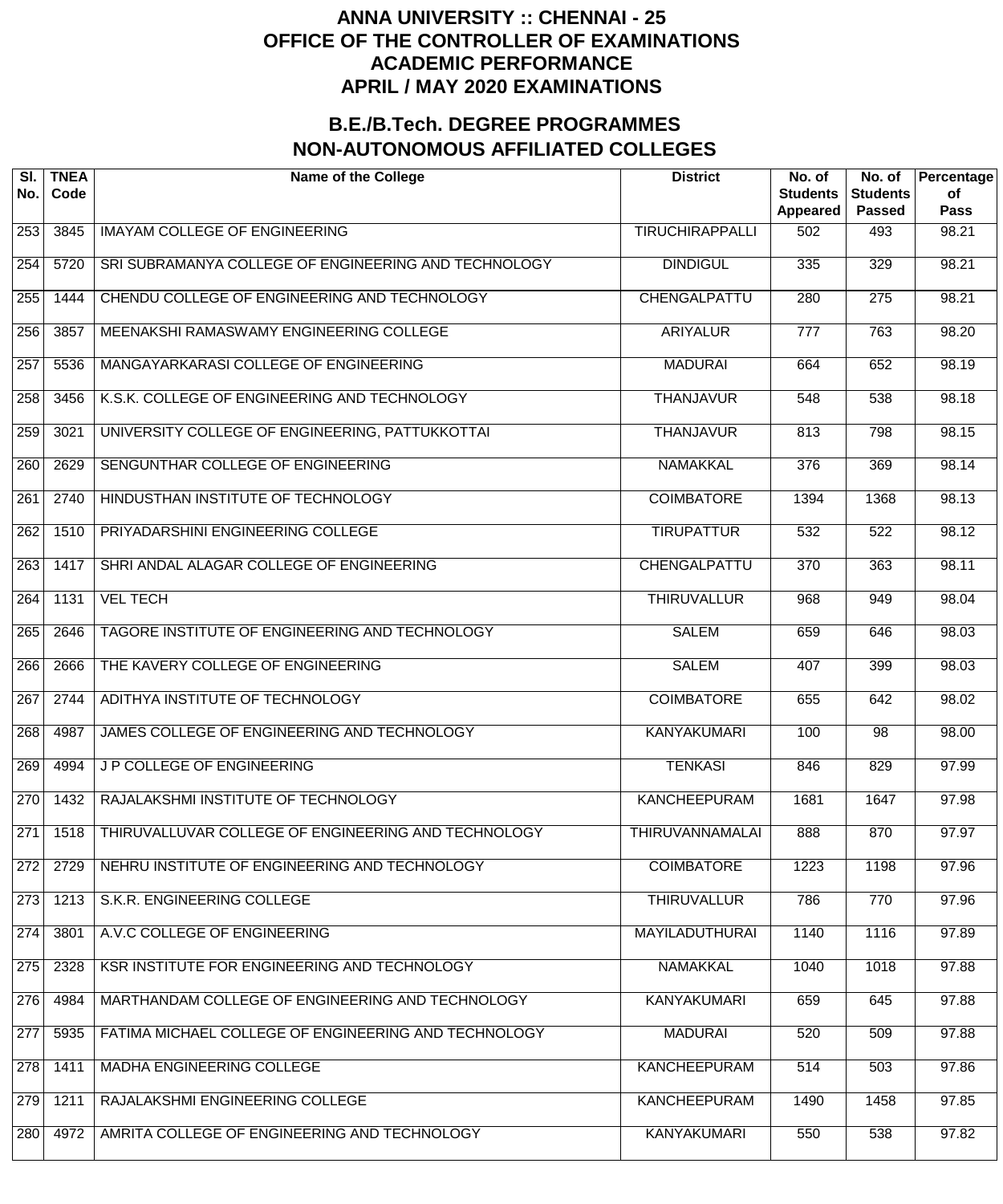| SI.<br>No. | <b>TNEA</b><br>Code | <b>Name of the College</b>                            | <b>District</b>        | No. of<br><b>Students</b><br><b>Appeared</b> | No. of<br><b>Students</b><br><b>Passed</b> | Percentage<br>of<br><b>Pass</b> |
|------------|---------------------|-------------------------------------------------------|------------------------|----------------------------------------------|--------------------------------------------|---------------------------------|
| 281        | 2641                | VARUVAN VADIVELAN INSTITUTE OF TECHNOLOGY             | <b>DHARMAPURI</b>      | 818                                          | 800                                        | 97.80                           |
| 282        | 3019                | UNIVERSITY COLLEGE OF ENGINEERING, PANRUTI            | <b>CUDDALORE</b>       | 1017                                         | 994                                        | 97.74                           |
| 283        | 2664                | EXCEL COLLEGE OF ENGINEERING AND TECHNOLOGY           | <b>NAMAKKAL</b>        | $\overline{927}$                             | $\overline{906}$                           | 97.73                           |
| 284        | 1206                | JEPPIAAR MAAMALLAN ENGINEERING COLLEGE                | <b>KANCHEEPURAM</b>    | 786                                          | 768                                        | 97.71                           |
| 285        | 1508                | ARUNAI COLLEGE OF ENGINEERING                         | <b>THIRUVANNAMALAI</b> | 437                                          | 427                                        | 97.71                           |
| 286        | 2634                | <b>EXCEL ENGINEERING COLLEGE</b>                      | <b>NAMAKKAL</b>        | 2215                                         | 2164                                       | 97.70                           |
| 287        | 1207                | KINGS ENGINEERING COLLEGE                             | KANCHEEPURAM           | $\overline{947}$                             | 925                                        | 97.68                           |
| 288        | 2367                | ARJUN COLLEGE OF TECHNOLOGY                           | <b>COIMBATORE</b>      | 302                                          | 295                                        | 97.68                           |
| 289        | 2762                | JANSONS INSTITUTE OF TECHNOLOGY                       | <b>COIMBATORE</b>      | 645                                          | 630                                        | 97.67                           |
| 290        | 1232                | ARM COLLEGE OF ENGINEERING AND TECHNOLOGY             | CHENGALPATTU           | 429                                          | 419                                        | 97.67                           |
| 291        | 2614                | S.S.M. COLLEGE OF ENGINEERING                         | <b>NAMAKKAL</b>        | 896                                          | 875                                        | 97.66                           |
| 292        | 4024                | UNIVERSITY COLLEGE OF ENGINEERING, THOOTHUKUDI        | <b>TUTICORIN</b>       | 977                                          | 954                                        | 97.65                           |
| 293        | 3850                | VETRI VINAYAHA COLLEGE OF ENGINEERING AND TECHNOLOGY  | <b>NAMAKKAL</b>        | 382                                          | $\overline{373}$                           | 97.64                           |
| 294        | 1506                | <b>G.G.R. COLLEGE OF ENGINEERING</b>                  | <b>VELLORE</b>         | 42                                           | 41                                         | 97.62                           |
| 295        | 1126                | J N N INSTITUTE OF ENGINEERING                        | <b>THIRUVALLUR</b>     | $\overline{705}$                             | 688                                        | 97.59                           |
| 296        | 2342                | SRI RANGANATHAR INSTITUTE OF ENGINEERING & TECHNOLOGY | <b>COIMBATORE</b>      | 692                                          | 675                                        | 97.54                           |
| 297        | 3822                | DR.NAVALAR NEDUNCHEZHIYAN COLLEGE OF ENGINEERING      | <b>CUDDALORE</b>       | 284                                          | $\overline{277}$                           | 97.54                           |
| 298        | 4927                | MARIA COLLEGE OF ENGINEERING AND TECHNOLOGY           | <b>KANYAKUMARI</b>     | 567                                          | 553                                        | 97.53                           |
| 299        | 1439                | S.R.I COLLEGE OF ENGINEERING AND TECHNOLOGY           | <b>THIRUVANNAMALAI</b> | 161                                          | 157                                        | 97.52                           |
| 300        | 2736                | DR.N G P INSTITUTE OF TECHNOLOGY                      | <b>COIMBATORE</b>      | 1711                                         | 1668                                       | 97.49                           |
| 301        | 3807                | J.J.COLLEGE OF ENGINEERING AND TECHNOLOGY             | <b>TIRUCHIRAPPALLI</b> | 588                                          | $\overline{573}$                           | 97.45                           |
| 302        | 5915                | SACS M.A.V.M.M ENGINEERING COLLEGE                    | <b>MADURAI</b>         | 819                                          | 798                                        | 97.44                           |
| 303        | 2657                | PAVAI COLLEGE OF TECHNOLOGY                           | <b>NAMAKKAL</b>        | 586                                          | 571                                        | 97.44                           |
| 304        | 1519                | BHARATHIDASAN ENGINEERING COLLEGE                     | <b>TIRUPATTUR</b>      | 537                                          | $\overline{523}$                           | 97.39                           |
| 305        | 4976                | INFANT JESUS COLLEGE OF ENGINEERING                   | <b>TUTICORIN</b>       | 376                                          | 366                                        | 97.34                           |
| 306        | 2705                | CSI COLLEGE OF ENGINEERING                            | THE NILGIRIS           | 744                                          | 724                                        | 97.31                           |
| 307        | 1335                | SRI KRISHNA INSTITUTE OF TECHNOLOGY                   | <b>KANCHEEPURAM</b>    | $\overline{37}$                              | 36                                         | 97.30                           |
| 308        | 1505                | C.ABDUL HAKEEM COLLEGE OF ENGINEERING AND TECHNOLOGY  | <b>RANIPET</b>         | 1256                                         | 1222                                       | 97.29                           |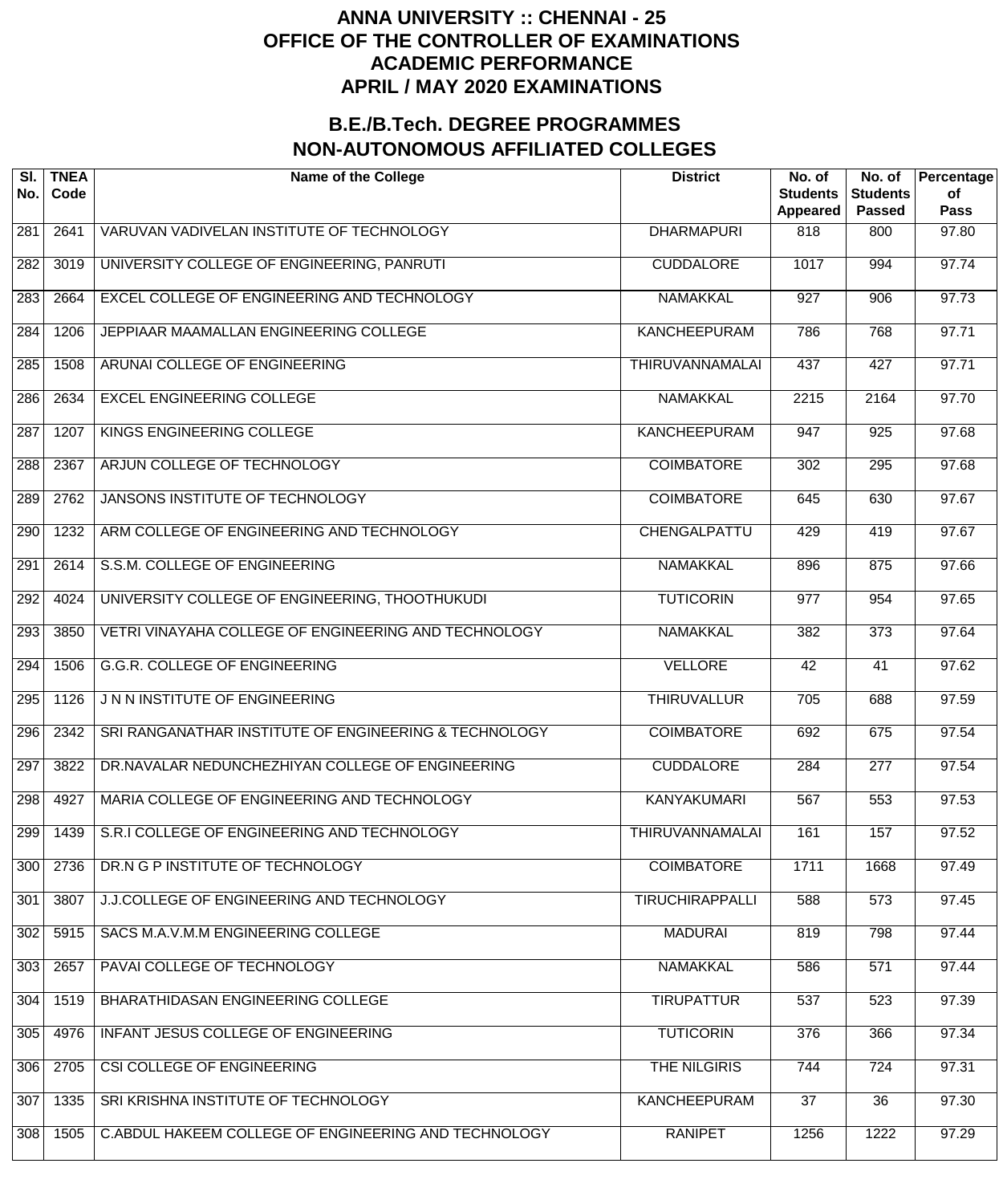| SI.<br>No.       | <b>TNEA</b><br>Code | <b>Name of the College</b>                                 | <b>District</b>        | No. of<br><b>Students</b><br>Appeared | No. of<br><b>Students</b><br><b>Passed</b> | Percentage<br>of<br><b>Pass</b> |
|------------------|---------------------|------------------------------------------------------------|------------------------|---------------------------------------|--------------------------------------------|---------------------------------|
| 309              | 1511                | RANIPPETTAI ENGINEERING COLLEGE                            | <b>RANIPET</b>         | 109                                   | 106                                        | 97.25                           |
| 310              | 2683                | SHREENIVASA ENGINEERING COLLEGE                            | <b>DHARMAPURI</b>      | 471                                   | 458                                        | 97.24                           |
| 311              | 2354                | POLLACHI INSTITUTE OF ENGINEERING AND TECHNOLOGY           | <b>COIMBATORE</b>      | 504                                   | 490                                        | 97.22                           |
| 312              | 1512                | S.K.P. ENGINEERING COLLEGE                                 | <b>THIRUVANNAMALAI</b> | 645                                   | 627                                        | 97.21                           |
| $\overline{313}$ | 4967                | S.VEERASAMY CHETTIAR COLLEGE OF ENGINEERING AND TECHNOLOGY | <b>TENKASI</b>         | 430                                   | 418                                        | 97.21                           |
| $\overline{314}$ | 5911                | P.T.R.COLLEGE OF ENGINEERING AND TECHNOLOGY                | <b>MADURAI</b>         | 178                                   | 173                                        | 97.19                           |
| $\overline{315}$ | 3804                | ARASU ENGINEERING COLLEGE                                  | <b>THANJAVUR</b>       | 951                                   | 924                                        | 97.16                           |
| $\overline{316}$ | 4969                | SCAD COLLEGE OF ENGINEERING AND TECHNOLOGY                 | <b>THIRUNELVELI</b>    | 1015                                  | 986                                        | 97.14                           |
| $\overline{317}$ | 2716                | PARK COLLEGE OF ENGINEERING AND TECHNOLOGY                 | <b>COIMBATORE</b>      | 1394                                  | 1354                                       | 97.13                           |
| 318              | 3786                | M.A.M. SCHOOL OF ENGINEERING                               | <b>TIRUCHIRAPPALLI</b> | 590                                   | $\overline{573}$                           | 97.12                           |
| $\overline{319}$ | 4966                | PET ENGINEERING COLLEGE                                    | <b>THIRUNELVELI</b>    | $\overline{724}$                      | 703                                        | 97.10                           |
| 320              | 1427                | SRI KRISHNA ENGINEERING COLLEGE                            | <b>KANCHEEPURAM</b>    | 69                                    | 67                                         | 97.10                           |
| 321              | 1101                | AALIM MUHAMMED SALEGH COLLEGE OF ENGINEERING               | <b>THIRUVALLUR</b>     | 1170                                  | 1136                                       | 97.09                           |
| 322              | 1434                | <b>SURYA GROUP OF INSTITUTIONS</b>                         | <b>VILLUPURAM</b>      | 640                                   | 621                                        | 97.03                           |
| 323              | 3821                | A.R.J. COLLEGE OF ENGINEERING AND TECHNOLOGY               | <b>THIRUVARUR</b>      | $\overline{302}$                      | 293                                        | 97.02                           |
| 324              | 1143                | KUMARAN INSTITUTE OF TECHNOLOGY                            | <b>THIRUVALLUR</b>     | 66                                    | 64                                         | 96.97                           |
| 325              | 3813                | <b>OXFORD ENGINEERING COLLEGE</b>                          | <b>TIRUCHIRAPPALLI</b> | 581                                   | 563                                        | 96.90                           |
| 326              | 3802                | SHRI ANGALA AMMAN COLLEGE OF ENGINEERING AND TECHNOLOGY    | <b>TIRUCHIRAPPALLI</b> | 192                                   | 186                                        | 96.88                           |
| 327              | 5930                | SBM COLLEGE OF ENGINEERING AND TECHNOLOGY                  | <b>DINDIGUL</b>        | 1456                                  | 1410                                       | 96.84                           |
| 328              | 2763                | AKSHAYA COLLEGE OF ENGINEERING & TECHNOLOGY                | <b>COIMBATORE</b>      | 753                                   | 729                                        | 96.81                           |
| 329              | 1150                | SRI JAYARAM INSTITUTE OF ENGINEERING AND TECHNOLOGY        | <b>THIRUVALLUR</b>     | 246                                   | 238                                        | 96.75                           |
| 330              | 4977                | NARAYANAGURU COLLEGE OF ENGINEERING                        | <b>KANYAKUMARI</b>     | 305                                   | 295                                        | 96.72                           |
| 331              | 1321                | CENTRAL INSTITUTE OF PLASTICS ENGINEERING AND TECHNOLOGY   | <b>CHENNAI</b>         | 517                                   | 500                                        | 96.71                           |
| 332              | 1513                | SRI BALAJI CHOCKALINGAM ENGINEERING COLLEGE                | <b>THIRUVANNAMALAI</b> | 573                                   | 554                                        | 96.68                           |
| 333              | 2755                | NEHRU INSTITUTE OF TECHNOLOGY                              | <b>COIMBATORE</b>      | 452                                   | 437                                        | 96.68                           |
| 334              | 1107                | JAYA INSTITUTE OF TECHNOLOGY                               | <b>THIRUVALLUR</b>     | $\overline{30}$                       | $\overline{29}$                            | 96.67                           |
| 335              | 2749                | EASA COLLEGE OF ENGINEERING AND TECHNOLOGY                 | <b>COIMBATORE</b>      | 647                                   | 625                                        | 96.60                           |
| 336              | 4973                | RAJAS ENGINEERING COLLEGE                                  | <b>THIRUNELVELI</b>    | 293                                   | 283                                        | 96.59                           |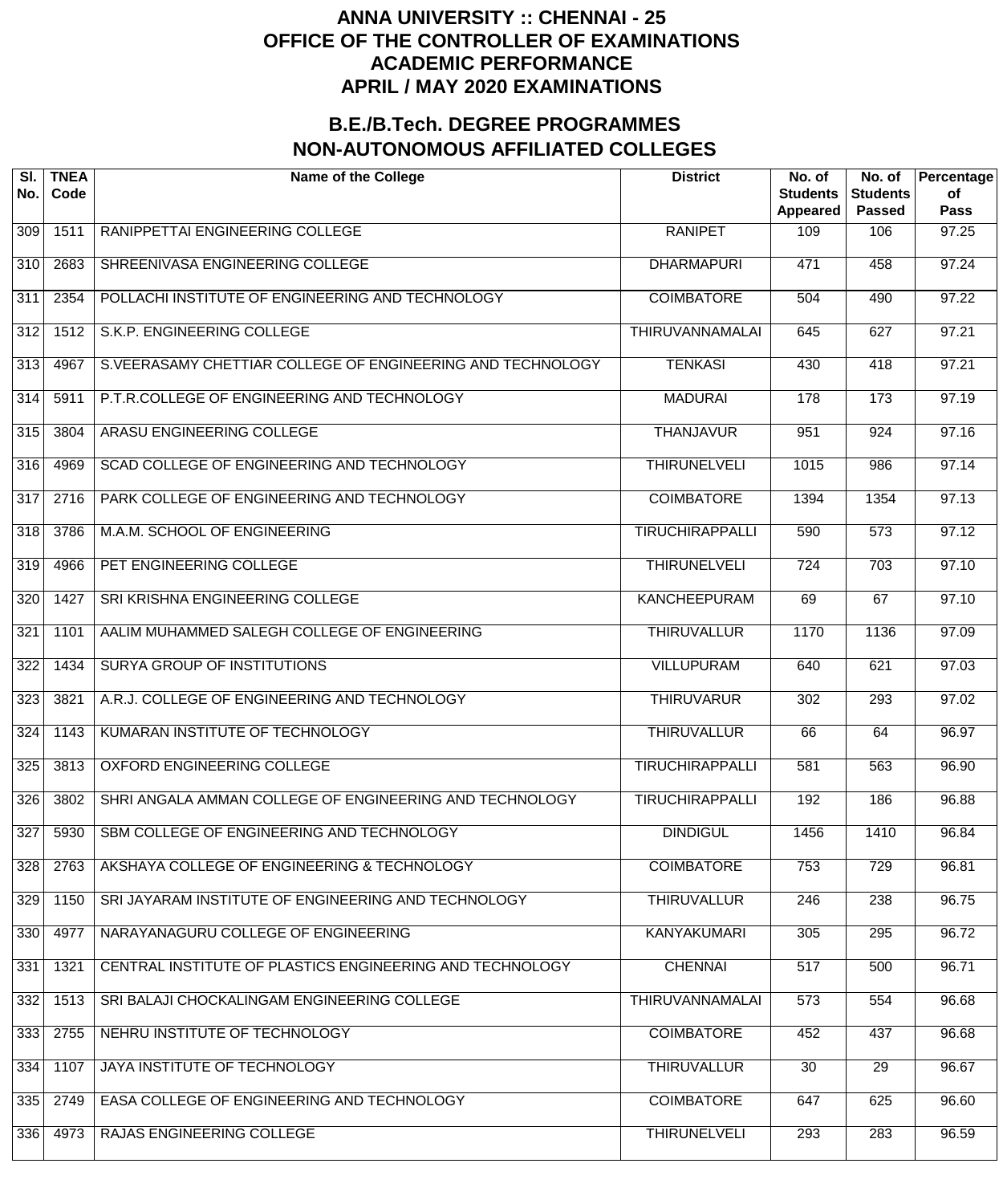| SI.<br>No. | <b>TNEA</b><br>Code | <b>Name of the College</b>                                             | <b>District</b>        | No. of<br><b>Students</b><br>Appeared | No. of<br><b>Students</b><br><b>Passed</b> | Percentage<br>of<br>Pass |
|------------|---------------------|------------------------------------------------------------------------|------------------------|---------------------------------------|--------------------------------------------|--------------------------|
| 337        | 4929                | M.E.T. ENGINEERING COLLEGE                                             | <b>KANYAKUMARI</b>     | 262                                   | 253                                        | 96.56                    |
| 338        | 5842                | MADURAI INSTITUTE OF ENGINEERING AND TECHNOLOGY                        | SIVAGANGAI             | 172                                   | 166                                        | 96.51                    |
| 339        | 3815                | PAVENDAR BHARATHIDASAN COLLEGE OF ENGINEERING AND<br><b>TECHNOLOGY</b> | <b>TIRUCHIRAPPALLI</b> | 369                                   | 356                                        | 96.48                    |
| 340        | 2717                | SASURIE COLLEGE OF ENGINEERING                                         | <b>TIRUPPUR</b>        | 425                                   | 410                                        | 96.47                    |
| 341        | 2745                | KATHIR COLLEGE OF ENGINEERING                                          | <b>COIMBATORE</b>      | 556                                   | 536                                        | 96.40                    |
| 342        | 2721                | TAMILNADU COLLEGE OF ENGINEERING                                       | <b>COIMBATORE</b>      | 635                                   | 612                                        | 96.38                    |
| 343        | 3425                | C.K. COLLEGE OF ENGINEERING & TECHNOLOGY                               | <b>CUDDALORE</b>       | 793                                   | 764                                        | 96.34                    |
| 344        | 4933                | ST.MOTHER THERESA ENGINEERING COLLEGE                                  | <b>TUTICORIN</b>       | 790                                   | 761                                        | 96.33                    |
| 345        | 1221                | JAYA COLLEGE OF ENGINEERING AND TECHNOLOGY                             | <b>THIRUVALLUR</b>     | 136                                   | 131                                        | 96.32                    |
| 346        | 3829                | M.A.M. COLLEGE OF ENGINEERING AND TECHNOLOGY                           | <b>TIRUCHIRAPPALLI</b> | 1084                                  | 1044                                       | 96.31                    |
| 347        | 2673                | SREE SAKTHI ENGINEERING COLLEGE                                        | <b>COIMBATORE</b>      | 676                                   | 651                                        | 96.30                    |
| 348        | 4675                | UNIVERSAL COLLEGE OF ENGINEERING AND TECHNOLOGY                        | <b>THIRUNELVELI</b>    | 568                                   | 547                                        | 96.30                    |
| 349        | 2640                | JAYALAKSHMI INSTITUTE OF TECHNOLOGY                                    | <b>DHARMAPURI</b>      | 1213                                  | 1168                                       | 96.29                    |
| 350        | 2341                | <b>GANESH COLLEGE OF ENGINEERING</b>                                   | <b>SALEM</b>           | 636                                   | 612                                        | 96.23                    |
| 351        | 4932                | IMMANUEL ARASAR J J COLLEGE OF ENGINEERING                             | <b>KANYAKUMARI</b>     | 53                                    | 51                                         | 96.23                    |
| 352        | 2751                | <b>KGISL INSTITUTE OF TECHNOLOGY</b>                                   | <b>COIMBATORE</b>      | 1057                                  | 1017                                       | 96.22                    |
| 353        | 3820                | <b>TRICHY ENGINEERING COLLEGE</b>                                      | <b>TIRUCHIRAPPALLI</b> | 658                                   | 633                                        | 96.20                    |
| 354        | 3812                | MOOKAMBIGAI COLLEGE OF ENGINEERING                                     | <b>PUDUKKOTTAI</b>     | 1218                                  | 1171                                       | 96.14                    |
| 355        | 2772                | C M S COLLEGE OF ENGINEERING AND TECHNOLOGY                            | <b>COIMBATORE</b>      | 412                                   | 396                                        | 96.12                    |
| 356        | 2329                | RATHINAM TECHNICAL CAMPUS                                              | <b>COIMBATORE</b>      | 693                                   | 666                                        | 96.10                    |
| 357        | 1441                | A K T MEMORIAL COLLEGE OF ENGINEERING AND TECHNOLOGY                   | <b>KALLAKURICHI</b>    | 761                                   | 731                                        | 96.06                    |
| 358        | 3016                | UNIVERSITY COLLEGE OF ENGINEERING, ARIYALUR                            | <b>ARIYALUR</b>        | 604                                   | 580                                        | 96.03                    |
| 359        | 1323                | A.C.T. COLLEGE OF ENGINEERING AND TECHNOLOGY                           | CHENGALPATTU           | 100                                   | 96                                         | 96.00                    |
| 360        | 1116                | SRI VENKATESWARA COLLEGE OF ENGINEERING AND TECHNOLOGY                 | <b>THIRUVALLUR</b>     | 798                                   | 766                                        | 95.99                    |
| 361        | 3462                | ARIYALUR ENGINEERING COLLEGE                                           | <b>ARIYALUR</b>        | 449                                   | 431                                        | 95.99                    |
| 362        | 1121                | SRI VENKATESWARA INSTITUTE OF SCIENCE AND TECHNOLOGY                   | <b>THIRUVALLUR</b>     | 368                                   | 353                                        | 95.92                    |
| 363        | 2362                | HOSUR INSTITUTE OF TECHNOLOGY AND SCIENCE                              | <b>KRISHNAGIRI</b>     | 73                                    | $\overline{70}$                            | 95.89                    |
| 364        | 2768                | PARK COLLEGE OF TECHNOLOGY                                             | <b>COIMBATORE</b>      | 257                                   | 246                                        | 95.72                    |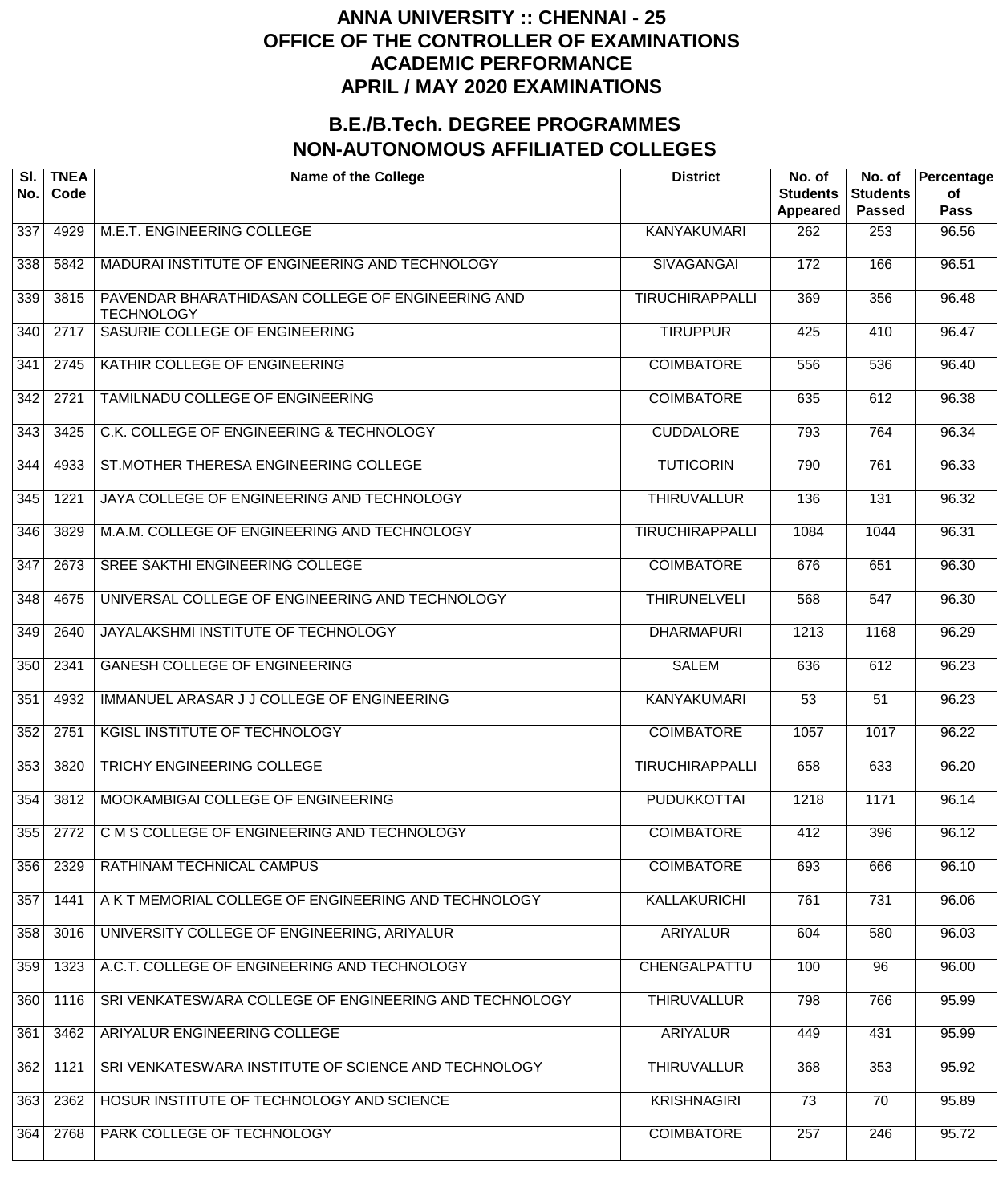| SI.<br>No.       | <b>TNEA</b><br>Code | <b>Name of the College</b>                          | <b>District</b>     | No. of<br><b>Students</b><br>Appeared | No. of<br><b>Students</b><br><b>Passed</b> | Percentage<br>of<br><b>Pass</b> |
|------------------|---------------------|-----------------------------------------------------|---------------------|---------------------------------------|--------------------------------------------|---------------------------------|
| 365              | 2665                | MAHENDRA INSTITUTE OF ENGINEERING AND TECHNOLOGY    | <b>NAMAKKAL</b>     | 929                                   | 889                                        | 95.69                           |
| 366              | 2658                | <b>VSA GROUP OF INSTITUTIONS</b>                    | <b>SALEM</b>        | 344                                   | 329                                        | 95.64                           |
| 367              | 2776                | RVS TECHNICAL CAMPUS-COIMBATORE                     | <b>COIMBATORE</b>   | 870                                   | 831                                        | 95.52                           |
| 368              | 3461                | ARIFA INSTITUTE OF TECHNOLOGY                       | <b>NAGAPATTINAM</b> | 288                                   | 275                                        | 95.49                           |
| 369              | 1421                | V.R.S. COLLEGE OF ENGINEERING AND TECHNOLOGY        | <b>VILLUPURAM</b>   | 787                                   | $\overline{751}$                           | 95.43                           |
| 370              | 1406                | DR. PAUL'S ENGINEERING COLLEGE                      | <b>VILLUPURAM</b>   | 240                                   | $\overline{229}$                           | 95.42                           |
| $\overline{371}$ | 1445                | SRI RANGAPOOPATHI COLLEGE OF ENGINEERING            | <b>VILLUPURAM</b>   | 236                                   | 225                                        | 95.34                           |
| $\overline{372}$ | 1449                | SARASWATHY COLLEGE OF ENGINEERING AND TECHNOLOGY    | <b>VILLUPURAM</b>   | 149                                   | $\overline{142}$                           | 95.30                           |
| $\overline{373}$ | 1228                | ALPHA COLLEGE OF ENGINEERING                        | <b>THIRUVALLUR</b>  | 275                                   | 262                                        | 95.27                           |
| 374              | 3847                | ROEVER COLLEGE OF ENGINEERING AND TECHNOLOGY        | <b>PERAMBALUR</b>   | 148                                   | 141                                        | 95.27                           |
| $\overline{375}$ | 2355                | CHERAN COLLEGE OF ENGINEERING                       | <b>KARUR</b>        | 359                                   | 342                                        | 95.26                           |
| 376              | 2725                | SRI RAMAKRISHNA INSTITUTE OF TECHNOLOGY             | <b>COIMBATORE</b>   | 459                                   | 437                                        | 95.21                           |
| $\overline{377}$ | 4982                | VINS CHRISTIAN COLLEGE OF ENGINEERING               | <b>KANYAKUMARI</b>  | 470                                   | 447                                        | 95.11                           |
| 378              | 2682                | AMBAL PROFESSIONAL GROUP OF INSTITUTIONS            | <b>TIRUPPUR</b>     | 387                                   | 368                                        | 95.09                           |
| 379              | 1124                | SAMS COLLEGE OF ENGINEERING AND TECHNOLOGY          | <b>THIRUVALLUR</b>  | 101                                   | 96                                         | 95.05                           |
| 380              | 3846                | MOTHER TERASA COLLEGE OF ENGINEERING AND TECHNOLOGY | <b>PUDUKKOTTAI</b>  | 641                                   | 607                                        | 94.70                           |
| 381              | 2656                | <b>BUILDERS ENGINEERING COLLEGE</b>                 | <b>TIRUPPUR</b>     | 810                                   | 767                                        | 94.69                           |
| 382              | 1438                | SREE KRISHNA COLLEGE OF ENGINEERING                 | <b>VELLORE</b>      | 224                                   | $\overline{212}$                           | 94.64                           |
| 383              | 2731                | R V S COLLEGE OF ENGINEERING AND TECHNOLOGY         | <b>COIMBATORE</b>   | 831                                   | 786                                        | 94.58                           |
| 384              | 4937                | A.R. COLLEGE OF ENGINEERING AND TECHNOLOGY          | <b>TENKASI</b>      | 127                                   | 120                                        | 94.49                           |
| 385              | 1333                | VI INSTITUTE OF TECHNOLOGY                          | CHENGALPATTU        | 234                                   | $\overline{221}$                           | 94.44                           |
| 386              | 2737                | SRI SAI RANGANATHAN ENGINEERING COLLEGE             | <b>COIMBATORE</b>   | 232                                   | 219                                        | 94.40                           |
| 387              | 1435                | JAGANNATH INSTITUTE OF TECHNOLOGY                   | <b>CHENGALPATTU</b> | 107                                   | 101                                        | 94.39                           |
| 388              | 3410                | KRISHNASAMY COLLEGE OF ENGINEERING AND TECHNOLOGY   | <b>CUDDALORE</b>    | 584                                   | 551                                        | 94.35                           |
| 389              | 2606                | JAYAM COLLEGE OF ENGINEERING AND TECHNOLOGY         | <b>DHARMAPURI</b>   | 488                                   | 460                                        | 94.26                           |
| 390              | 2769                | J C T COLLEGE OF ENGINEERING AND TECHNOLOGY         | <b>COIMBATORE</b>   | 1508                                  | 1418                                       | 94.03                           |
| 391              | 2753                | PPG INSTITUTE OF TECHNOLOGY                         | <b>COIMBATORE</b>   | 398                                   | 374                                        | 93.97                           |
| 392              | 3806                | E.G.S.PILLAY ENGINEERING COLLEGE                    | NAGAPATTINAM        | 574                                   | 539                                        | 93.90                           |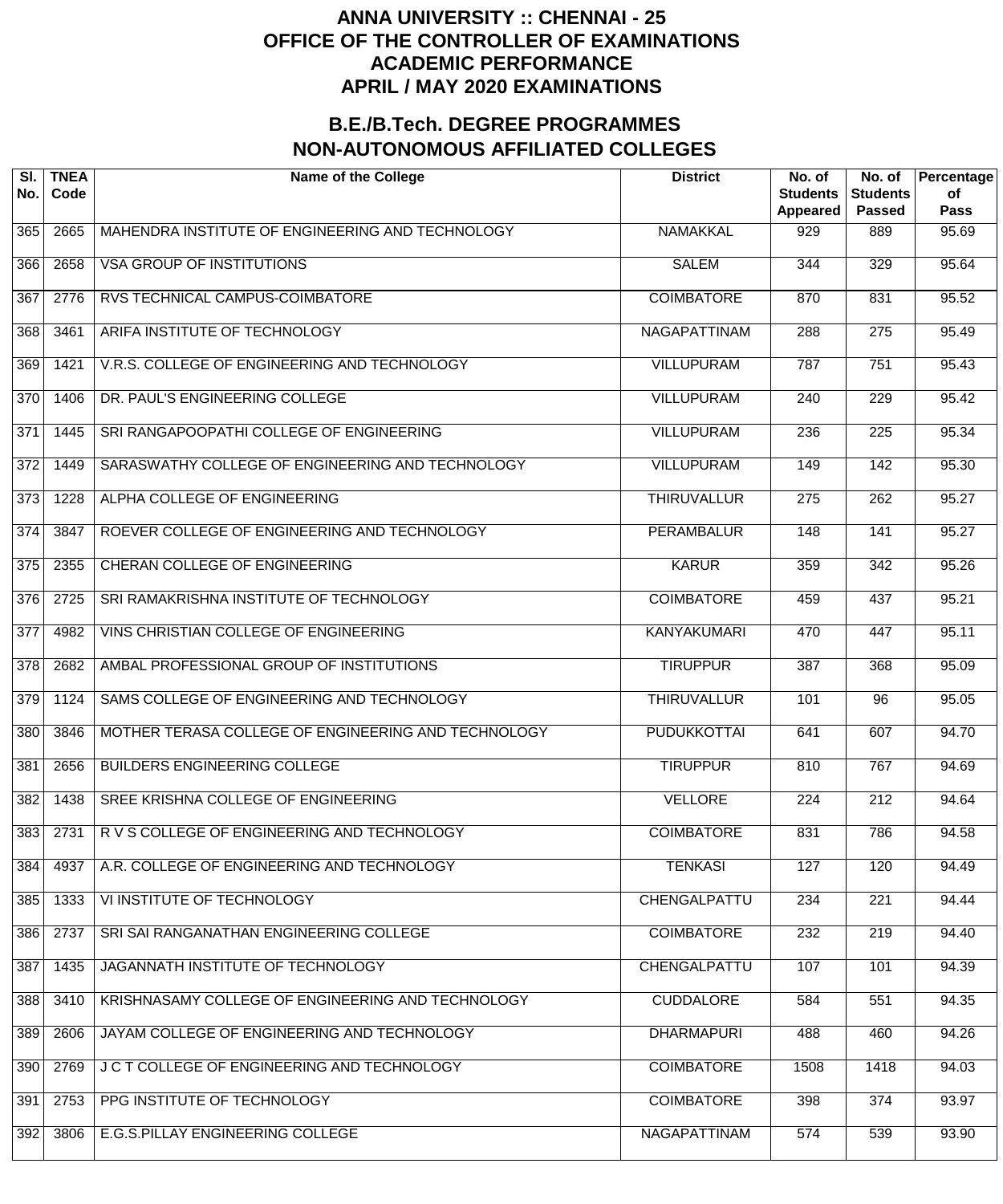| SI.<br>No. | <b>TNEA</b><br>Code | <b>Name of the College</b>                                 | <b>District</b>        | No. of<br><b>Students</b><br>Appeared | No. of<br><b>Students</b><br><b>Passed</b> | Percentage<br>οf<br><b>Pass</b> |
|------------|---------------------|------------------------------------------------------------|------------------------|---------------------------------------|--------------------------------------------|---------------------------------|
| 393        | 2338                | ASIAN COLLEGE OF ENGINEERING AND TECHNOLOGY                | <b>COIMBATORE</b>      | 532                                   | 499                                        | 93.80                           |
| 394        | 1331                | AKSHEYAA COLLEGE OF ENGINEERING                            | CHENGALPATTU           | 128                                   | 120                                        | 93.75                           |
| 395        | 4961                | NATIONAL COLLEGE OF ENGINEERING                            | <b>THIRUNELVELI</b>    | 428                                   | 401                                        | 93.69                           |
| 396        | 1212                | RAJIV GANDHI COLLEGE OF ENGINEERING                        | <b>KANCHEEPURAM</b>    | 812                                   | 758                                        | 93.35                           |
| 397        | 1428                | <b>E.S. ENGINEERING COLLEGE</b>                            | <b>VILLUPURAM</b>      | 131                                   | $\overline{122}$                           | 93.13                           |
| 398        | 2754                | SRI RAMANATHAN ENGINEERING COLLEGE                         | <b>TIRUPPUR</b>        | $\overline{57}$                       | $\overline{53}$                            | 92.98                           |
| 399        | 3460                | SUREYA COLLEGE OF ENGINEERING                              | <b>TIRUCHIRAPPALLI</b> | 179                                   | 166                                        | 92.74                           |
| 400        | 1430                | MAHA BARATHI ENGINEERING COLLEGE                           | <b>KALLAKURICHI</b>    | 928                                   | 860                                        | 92.67                           |
| 401        | 1514                | SRI NANDHANAM COLLEGE OF ENGINEERING AND TECHNOLOGY        | <b>TIRUPATTUR</b>      | $\overline{53}$                       | 49                                         | $\overline{92.45}$              |
| 402        | 3849                | ANNAI COLLEGE OF ENGINEERING AND TECHNOLOGY                | <b>THANJAVUR</b>       | $\overline{975}$                      | 901                                        | 92.41                           |
| 403        | 2350                | JAIRUPAA COLLEGE OF ENGINEERING                            | <b>TIRUPPUR</b>        | 116                                   | 107                                        | 92.24                           |
| 404        | 1201                | ARIGNAR ANNA INSTITUTE OF SCIENCE AND TECHNOLOGY           | <b>KANCHEEPURAM</b>    | 843                                   | $\overline{774}$                           | 91.81                           |
| 405        | 4985                | K N S K COLLEGE OF ENGINEERING                             | <b>KANYAKUMARI</b>     | 141                                   | 129                                        | $\frac{1}{91.49}$               |
| 406        | 2761                | UNITED INSTITUTE OF TECHNOLOGY                             | <b>COIMBATORE</b>      | $\overline{719}$                      | 657                                        | 91.38                           |
| 407        | 4998                | MAHAKAVI BHARATHIYAR COLLEGE OF ENGINEERING AND TECHNOLOGY | <b>TENKASI</b>         | $\overline{92}$                       | 84                                         | 91.30                           |
| 408        | 3825                | ST.JOSEPH'S COLLEGE OF ENGINEERING AND TECHNOLOGY          | <b>THANJAVUR</b>       | 603                                   | 550                                        | 91.21                           |
| 409        | 1526                | SRI KRISHNA COLLEGE OF ENGINEERING                         | <b>RANIPET</b>         | 260                                   | 237                                        | 91.15                           |
| 410        | 3766                | STAR LION COLLEGE OF ENGINEERING AND TECHNOLOGY            | <b>THANJAVUR</b>       | 270                                   | 246                                        | 91.11                           |
| 411        | 2358                | SCAD INSTITUTE OF TECHNOLOGY                               | <b>TIRUPPUR</b>        | 188                                   | 171                                        | 90.96                           |
| 412        | 2767                | <b>SRG ENGINEERING COLLEGE</b>                             | <b>NAMAKKAL</b>        | 352                                   | 319                                        | 90.63                           |
| 413        | 1125                | PMR ENGINEERING COLLEGE                                    | <b>THIRUVALLUR</b>     | $\overline{29}$                       | $\overline{26}$                            | 89.66                           |
| 414        | 2748                | <b>SURYA ENGINEERING COLLEGE</b>                           | <b>ERODE</b>           | 379                                   | 336                                        | 88.65                           |
| 415        | 2631                | KING COLLEGE OF TECHNOLOGY                                 | <b>NAMAKKAL</b>        | 103                                   | $\overline{91}$                            | 88.35                           |
| 416        | 3926                | CHENDHURAN COLLEGE OF ENGINEERING AND TECHNOLOGY           | <b>PUDUKKOTTAI</b>     | 479                                   | 419                                        | 87.47                           |
| 417        | 1334                | ARS COLLEGE OF ENGINEERING                                 | CHENGALPATTU           | 138                                   | 120                                        | 86.96                           |
| 418        | 2647                | J.K.K. NATARAJA COLLEGE OF ENGINEERING AND TECHNOLOGY      | <b>NAMAKKAL</b>        | 629                                   | 546                                        | 86.80                           |
| 419        | 4943                | SATYAM COLLEGE OF ENGINEERING AND TECHNOLOGY               | <b>KANYAKUMARI</b>     | 485                                   | 419                                        | 86.39                           |
| 420        | 2616                | SAPTHAGIRI COLLEGE OF ENGINEERING                          | <b>DHARMAPURI</b>      | 107                                   | $\overline{91}$                            | 85.05                           |